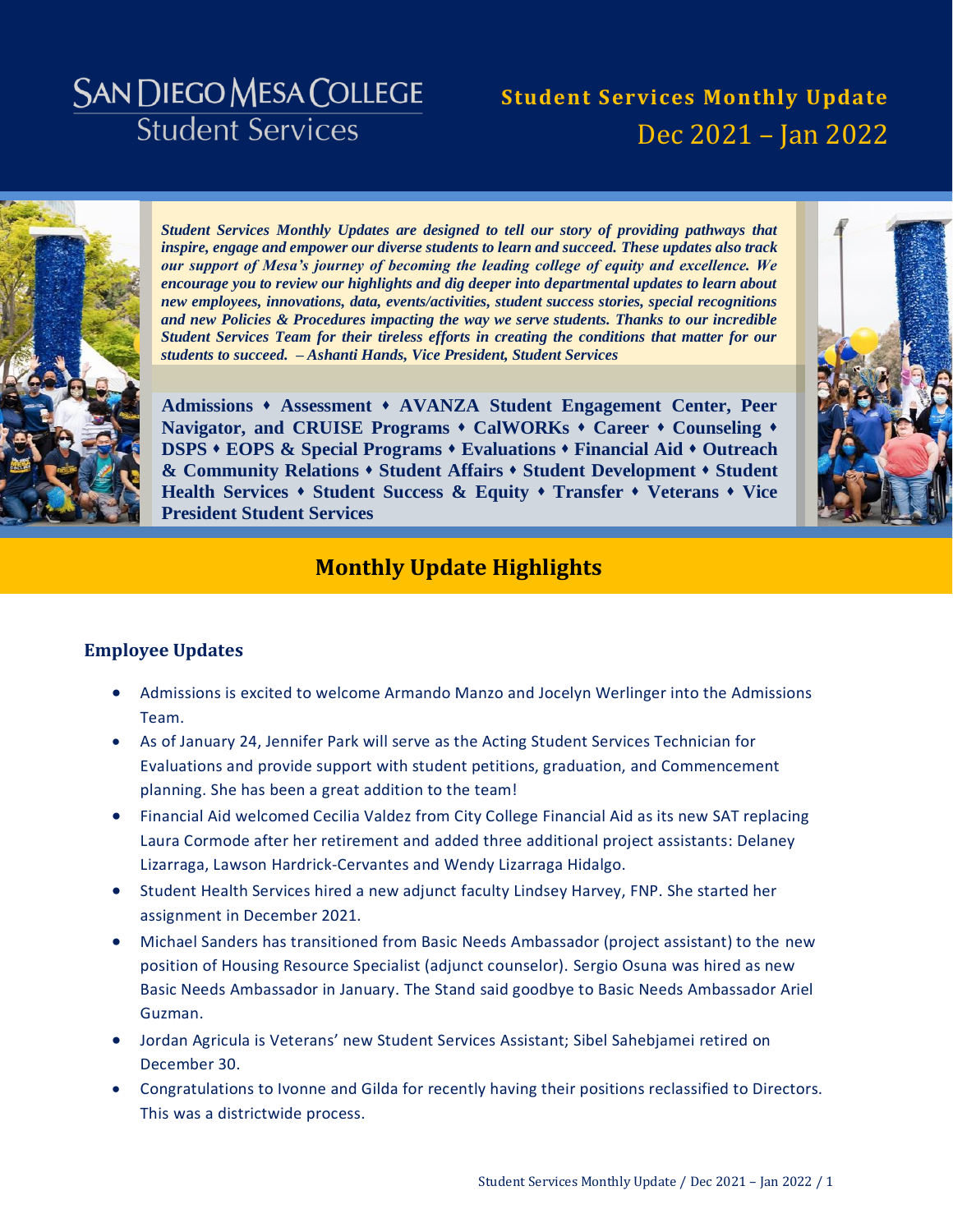• Congratulations to the Mesa Live Chat team for being recognized at Spring Convocation and earning their Olympian Spirit Award! Thank you for supporting our students via our Mesa Live Chat service. This team also helps to the manage the knowledge base in the system, working to update the over 15,000 automated responses within the bot's database.

Charlie LieuRaquel Aparicio Karina Sandoval Messica Gaffney Amy Bettinger **Celine Ahearn** Jennifer Phelps Jocelyn Werlinger **Vang Thao** Darien Duong Vanndaro Chhum Abimaliel Rosario Charles Shimazaki Al'Asia Metaphor

## **Events & Activities**

- Assessment & Testing joined the Outreach Department to extend support to Kearny Early High School Graduates. Jocelyn Werlinger represented Assessment and provided students with information about milestones, Placement Assistant, and orientation to the 210 students who attended.
- CalWORKs continued to reach out to students who did not enroll in Fall 2021 or Summer 2021 classes.
- The DSPS Department was honored to be asked to present about Ableism at the Campus Community Forum on December 14th.
- FAST Scholars and NextUp hosted a Confidence Boosters Series with author and entrepreneur, Ihaasan Ali. The series focused on how to build confidence through the clothes we wear, our attitudes, and overall style. The workshop was well attended and students were able to speak with the author about how style matters and how style impacts them as college students.
- The San Diego Mesa College 2022 Commencement Ceremony will be held on campus on May 27th, 2022. The Commencement Team is working on logistics and will share details with the campus as the event gets closer.
- Scholarship Outreach events began in early December following the application opening on December 6, 2021. In collaboration with MT2C, Student Affairs offered five information sessions in tandem with writing workshops in December and January. Scholarship Office Hour sessions, which occur every Tuesday at 1PM, also began.
- The Dean of Student Development is working in collaboration with the Accounting Supervisor and Business Services to finish the 2020-2021 SEA Annual Program Report.

### **Innovations & Data**

- Out of 54 Winter and Saturday CRUISE respondents, 53 reported to have a positive to extremely positive experience with their Peer Navigator; 39 indicated they were equally engaged while attending a virtual session; 41 shared being able to identify someone to turn for academic support. Data is promising as we continue to deliver online student services.
- The San Diego Community College District is transitioning to a new online student job board powered by Handshake. The Career Center at San Diego Mesa College is no longer utilizing, JobNetwork.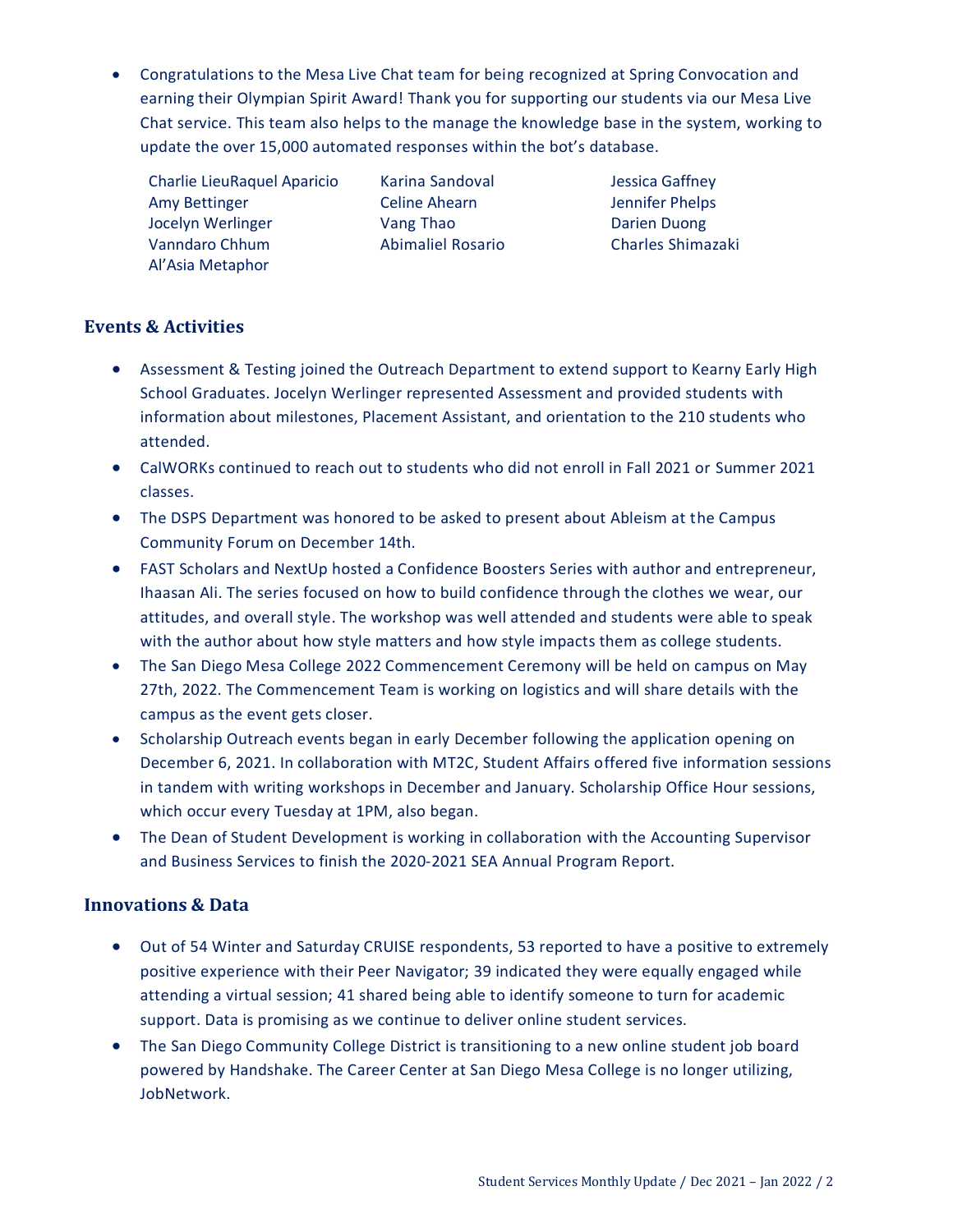- In December, General Counseling assisted 1,298 student on drop-in and 213 student appointment (unduplicated count). From January 3rd to January 26, 2022, General Counseling assisted 1,684 in drop-in and 220 student appointments (unduplicated count)
- During the months of December and January, DSPS processed 125 new student applications through the new mydsps web portal. DSPS across the district has streamlined the DSPS application and file management system allowing for a better student experience.
- About 115 early high school graduates will be joining the Promise program as Year 1 students during the Spring 2022 semester.
- The CalFresh Peer Ambassadors have been doing peer outreach through Instagram, Twitter, and Tik Tok. They can be followed at @SdMesaCalFresh.
- To date, Mesa College has awarded \$9,495,420 in Direct Aid to students using HEERF funds.
- As of January 12, 2022, our partnership with Motimatic has yielded 299 registrations for Spring and 24 registrations for intersession.
- In partnership with Student Affairs, Student Outreach and Student Success and Equity, Student Services launched the "You're all set, no more debt at SDCCD: A fresh start for Spring 2022 at Mesa College" campaign. Special letters and phone calls were sent to over 3,300 students reminding them that their student debt was relieved and letting them know that we are thinking of them and encourage then to rejoin us in Spring.
- Live Chat stats:
	- $\circ$  274 students assisted by Mesa Live Agents from Dec. 1 31.
	- $\circ$  675 students assisted by Mesa Live Agents from Jan. 1 31.

## **Policies & Procedures**

- The SD Mesa Transfer Center YouTube channel has a wide variety of resources for students. Students can access all the Transfer Center Workshops, Virtual Tours, links to all CSU and UC universities. The Center's YouTube channel and other social media are great resources for students:<https://www.sdmesa.edu/student-services/transfer-center/index.shtml>
- In collaboration with the District, the following COVID announcements were sent to students
	- [Update on COVID-19 and Spring Intersession](https://www.sdmesa.edu/covid19/documents/SDCCD%20COVID-19%20Email%20on%20Omicron%2001-02-2022.pdf)
	- [Updated Student Vaccination Requirements for Spring 2022](https://www.sdmesa.edu/covid19/documents/A26_Full_Vaccination_Notice%20-%20Spring%2022.pdf)
- Information regarding Cleared4, which provides students with an easy way to upload their vaccination cards, make a testing appointment, and verify COVID-19 vaccination and testing compliance, can be found [here](https://www.sdccd.edu/students/covid19/)

## **Student Success Stories**

- Admissions was able to capture and save 45 students who had submitted their vaccine cards in Cleared4 before the District inadvertently dropped from their on-campus courses. These students were reinstated into their on-campus courses.
- These are some comments shared by our EOPS students in a Fall 2021 exit survey:
	- "EOPS sends email regularly with information about services, things happening, and reminders about things. They have been very helpful and I have been able to participate in picking up supplies for example."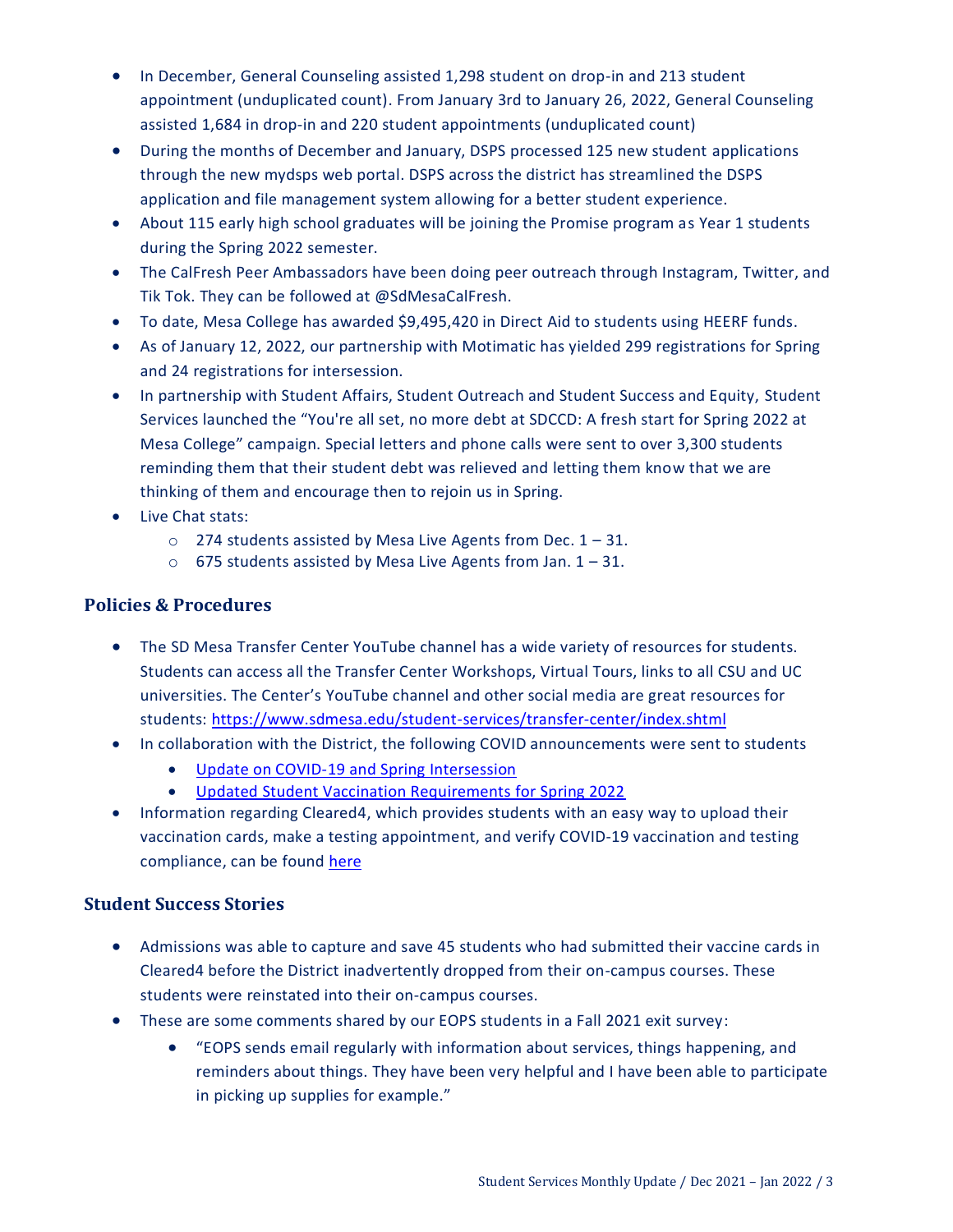- "Priority registration, check-ups with counselors, and grants were super helpful this semester!" o "EOPS really helped me stay on track with taking the right classes and completing my prerequisites."
- Alejandra Espinoza, Student Health Services' project assistant, started her second semester at California State University San Marcos. She is majoring in Psychology, hoping to be a guidance counselor when she graduates next spring. Alejandra is the first woman in her family to pursue a higher education thanks to the help of the Promise scholarship program at Mesa. She went on to support her extended family to enroll in different scholarships and currently has four family members in a university or community college.
- The Transfer Center was able to award the equivalent of 11 (\$770) in application fee waivers through and Innovation grant from the Mesa Foundation. We hope to continue to support students' reimbursements for transcript fees.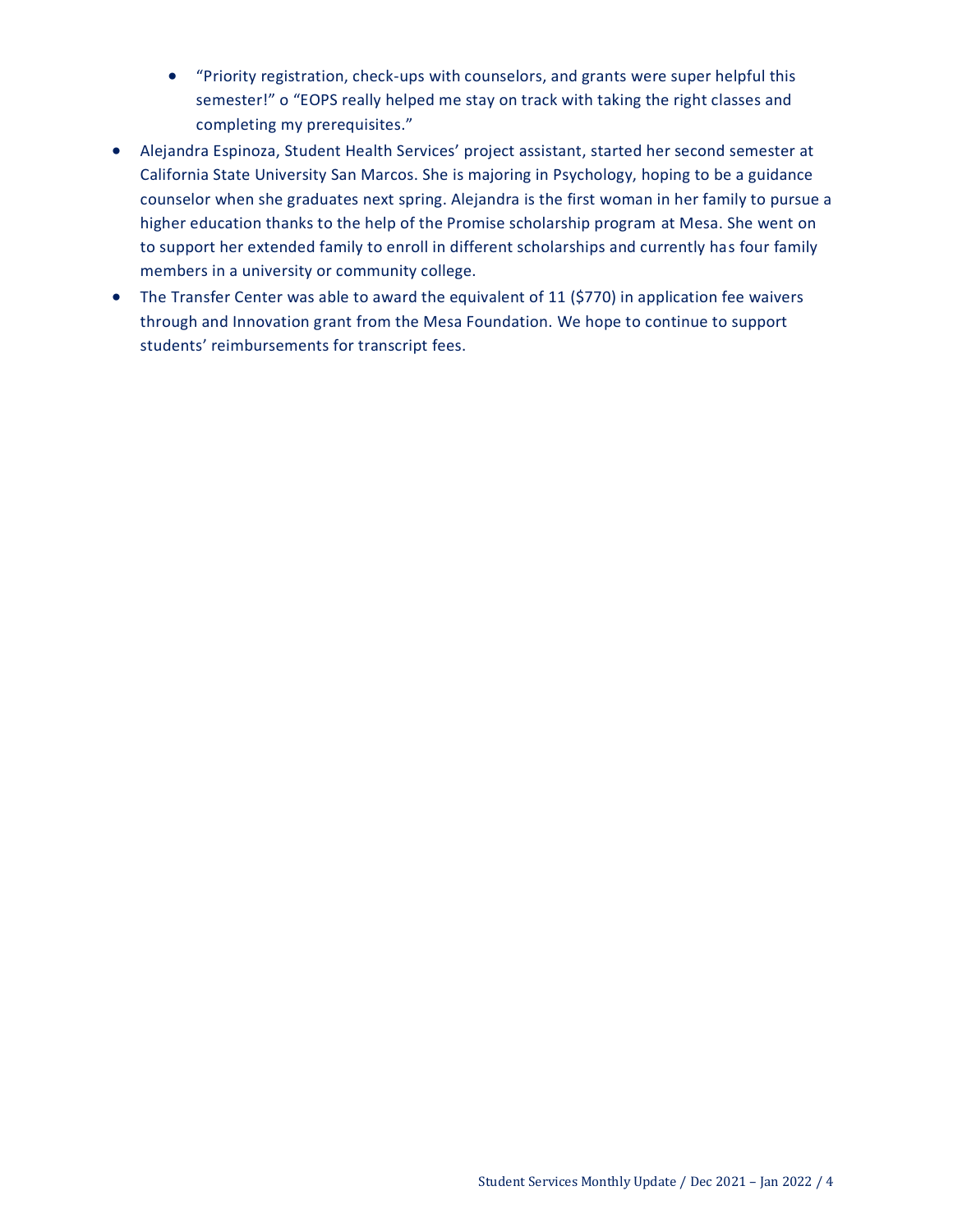## **Admissions**

## <span id="page-4-0"></span>**Employee Updates**

• We have hired two new SSA's. We are excited to welcome Armando Manzo and Jocelyn Werlinger into the Admissions Team. Armando joins us from SD Miramar's Career Center. Jocelyn brings her experience from ERP, MySDCCD Support Desk, and Testing and Assessment into our Admissions office.

## **Events & Activities**

- Admissions staff celebrated the Grand Opening of the Mesa College Dreamer Resource Center on December 7, 2021.
- We also were well represented at the Holiday Coffee, Chats, and Cheer on December 8.
- We continue to participate in the Classified Senate and attend the President's cabinet and College Forums.
- We also attended the SD Mesa Convocation on Thursday, January 27.

## **Innovations & Data**

• We continue to support students via our sdmesaadmissions@sdcdd.edu email, where we replied to 1,763 emails. We cleared over 464 students via Cleared4 and certified 12 students' cross-enrollment applications. We reset 37 MySDCCD passwords and helped 231 high school students with their questions on dual enrollment while enrolling 1,320 CCAP/ACP students and 293 dual-enrolled students. We processed 431 JIRA tickets and 105 enrollment verifications.

### **Policies & Procedures**

- High School early alert was processed as part of the end-of-term processes by District Student Services. All high school students who receive a D, F, or W will need a letter of recommendation from their high school to continue taking college courses through the college.
- We are working with SDUSD and District student services on improving our early high school graduate and end-of-term SDUSD process to facilitate enrollment from SDUSD to SD Mesa.
- We had to pivot these last two months on our MySDCCD Support Desk process, as an update to JIRA caused the system to require all students, faculty, and staff to create a JIRA account to submit forms such as name, SSN, and student petitions. To remove barriers from students, we collected such documents via our SD Mesa email address with a photo of a government-issued ID and from the email on file.
- We continue working with District on improving Cleared4. We've discovered discrepancies in the upload of cleared student data, and District is working on identifying students impacted and adding their clearance on MySDCCD for on-campus enrollment.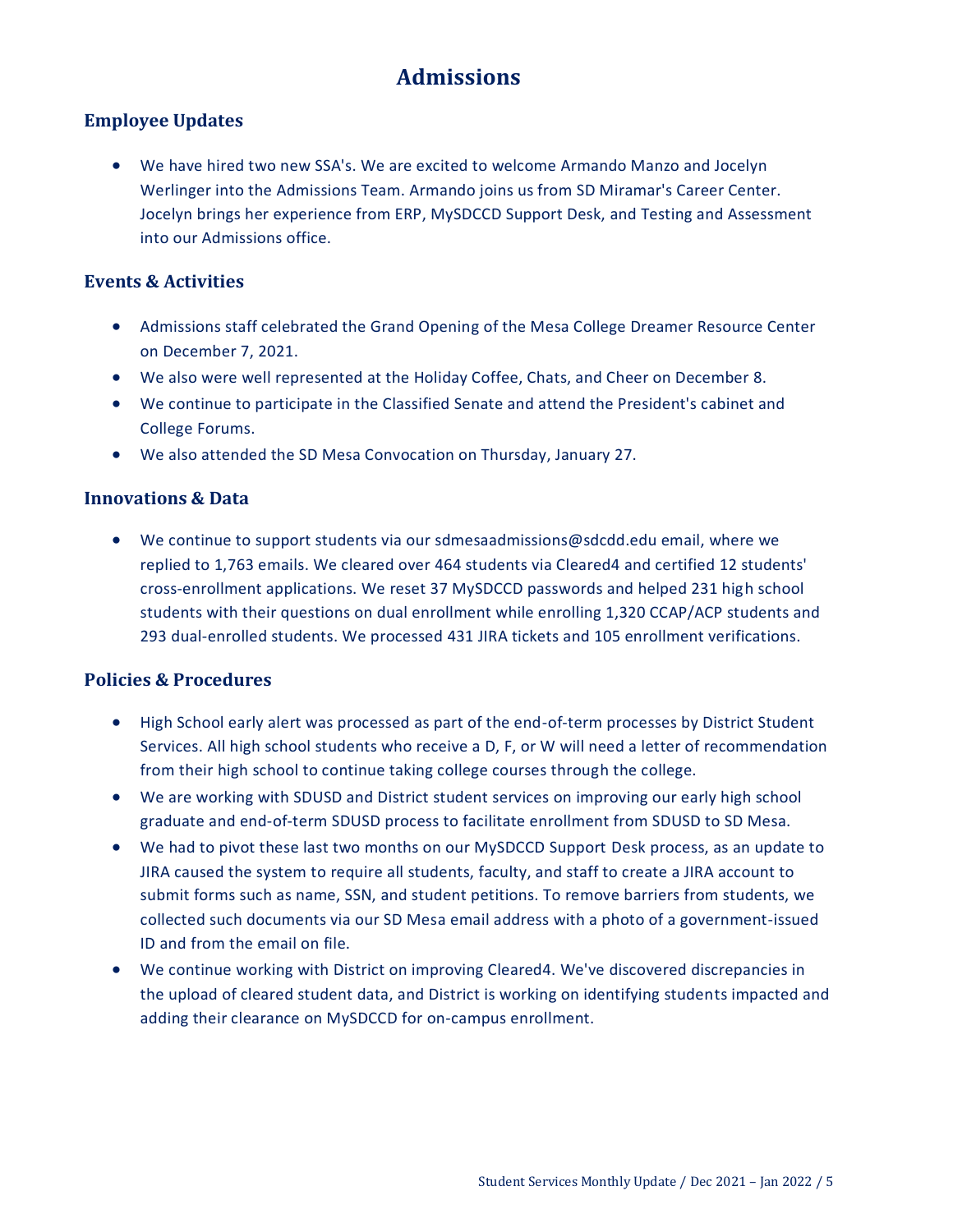## **Student Success Stories**

• We were able to capture and save 45 students who had submitted their vaccine cards in Cleared4 before the District inadvertently dropped from their on-campus courses. These students were reinstated into their on-campus courses.

## **Special Recognition**

• We are so thankful to Celine, Cesar, Jim, and Karina as they helped support Raquel in administratively transferring over 1,700 students into 182 new class numbers between January 10 and January 26. They are amazing, and we are so thankful to have them as our team members!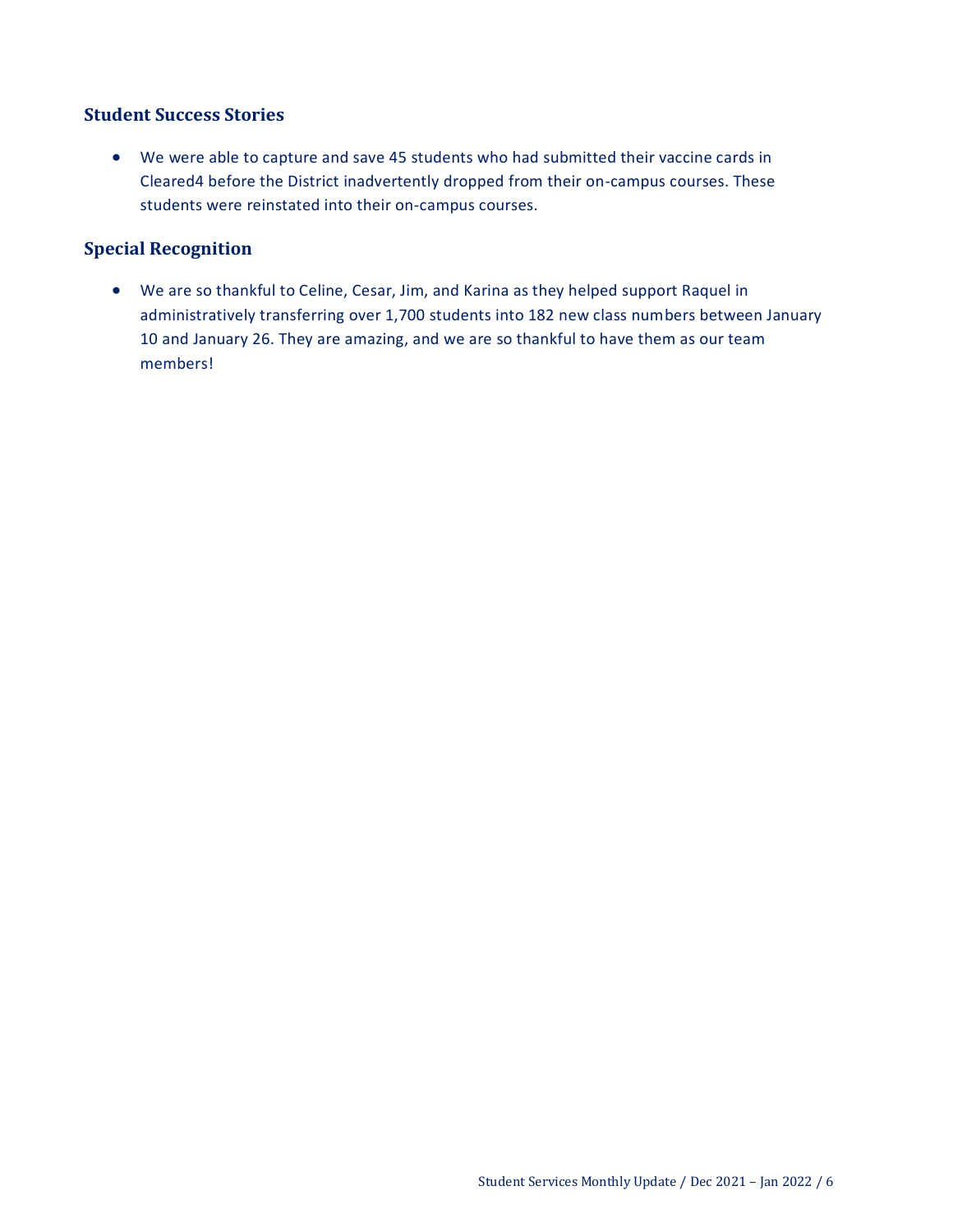## **Assessment**

## <span id="page-6-0"></span>**Events & Activities**

- Assessment & Testing joined the Outreach Department to extend support to Kearny Early High School Graduates. Jocelyn Werlinger represented Assessment and provided students with information about milestones, Placement Assistant, and orientation to the 210 students who attended.
- The Assessment staff continues to support Mesa's Live-Chat option and saw a marked increase in the month of January.

## **Innovations & Data**

.

| December 2021                                       | January 2022                           |  |
|-----------------------------------------------------|----------------------------------------|--|
| <b>E-Chat: 82</b><br>$\bullet$                      | E-Chat: 174                            |  |
| ELAC: 5<br>$\bullet$                                | ELAC: 5                                |  |
| Email: 45<br>$\bullet$                              | Email: 71                              |  |
| Orientation: 12<br>$\bullet$                        | Orientation: 24                        |  |
| <b>Placement Assistant: 49</b><br>$\bullet$         | <b>Placement Assistant: 93</b>         |  |
| <b>Challenge Exams: 2</b><br>$\bullet$              | <b>Unduplicated Student Count: 233</b> |  |
| <b>Unduplicated Student Count: 339</b><br>$\bullet$ |                                        |  |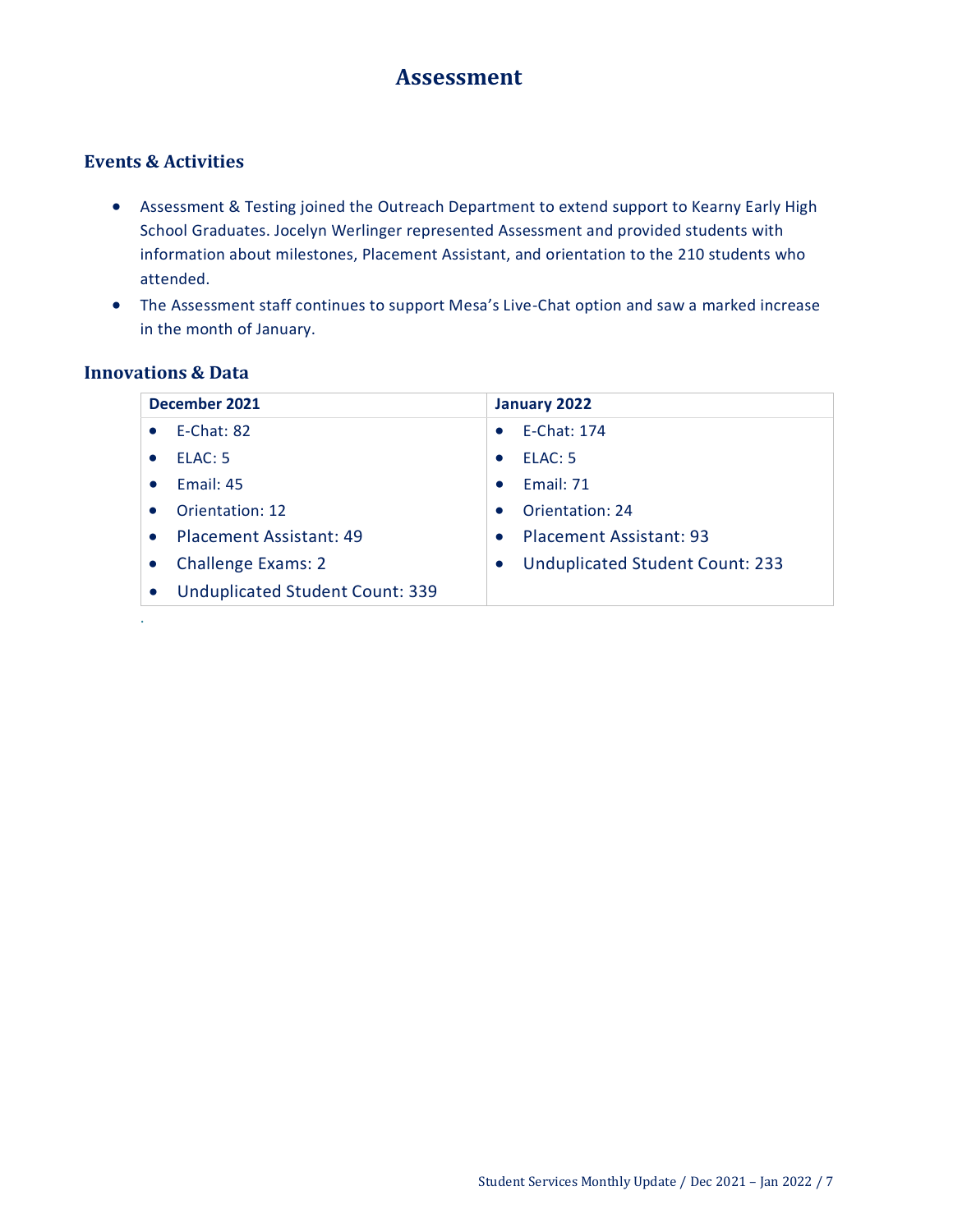## **AVANZA Student Engagement Center, Peer Navigator, and CRUISE Programs**

## <span id="page-7-1"></span><span id="page-7-0"></span>**Events & Activities**

• **Jan. 8th: Saturday CRUISE**

Peer Navigators welcomed 60 early high school grads who will be attending Mesa for the spring semester.

## • **Jan. 11th - Jan. 13th: Winter CRUISE**

In collaboration with International Student Orientation and the Promise program, Winter CRUISE offered incoming students an in-depth session on available resources and programs. Forty students received mentorship during the three-day event.

### • **Jan. 20th: Second Year Winter CRUISE**

The programs are piloting a second-year session to create a pipeline for CRUISErs, complete with knowledge about program eligibility for a second year, mentorship from a Peer Navigator, and support from Promise. The inaugural session also hopes to establish and identify the needs for a third year program.

### **Innovations & Data**

• Out of 54 Winter and Saturday CRUISE respondents, 53 reported to have a positive to extremely positive experience with their Peer Navigator; 39 indicated they were equally engaged while attending a virtual session; 41 shared being able to identify someone to turn for academic support. Data is promising as we continue to deliver online student services.

### **Student Success Stories**

- Winter and Saturday CRUISErs were very appreciative of our Peer Navigators!
	- You did a great job in making new Mesa Students feel welcome -It was informative in a very friendly and fun way. Super comfy environment too -My Peer Navigator was great!
	- The best part of Winter CRUISE was meeting new people and all the support we all have
	- Being able to share relaxing and funny experiences while learning about Mesa and its services

### **Special Recognition**

• We are rooting for our recently applied to college PNs! Alondra, Amanda, Andrea, Dominic, Kim, and Thomas. Will share their acceptance in an upcoming report.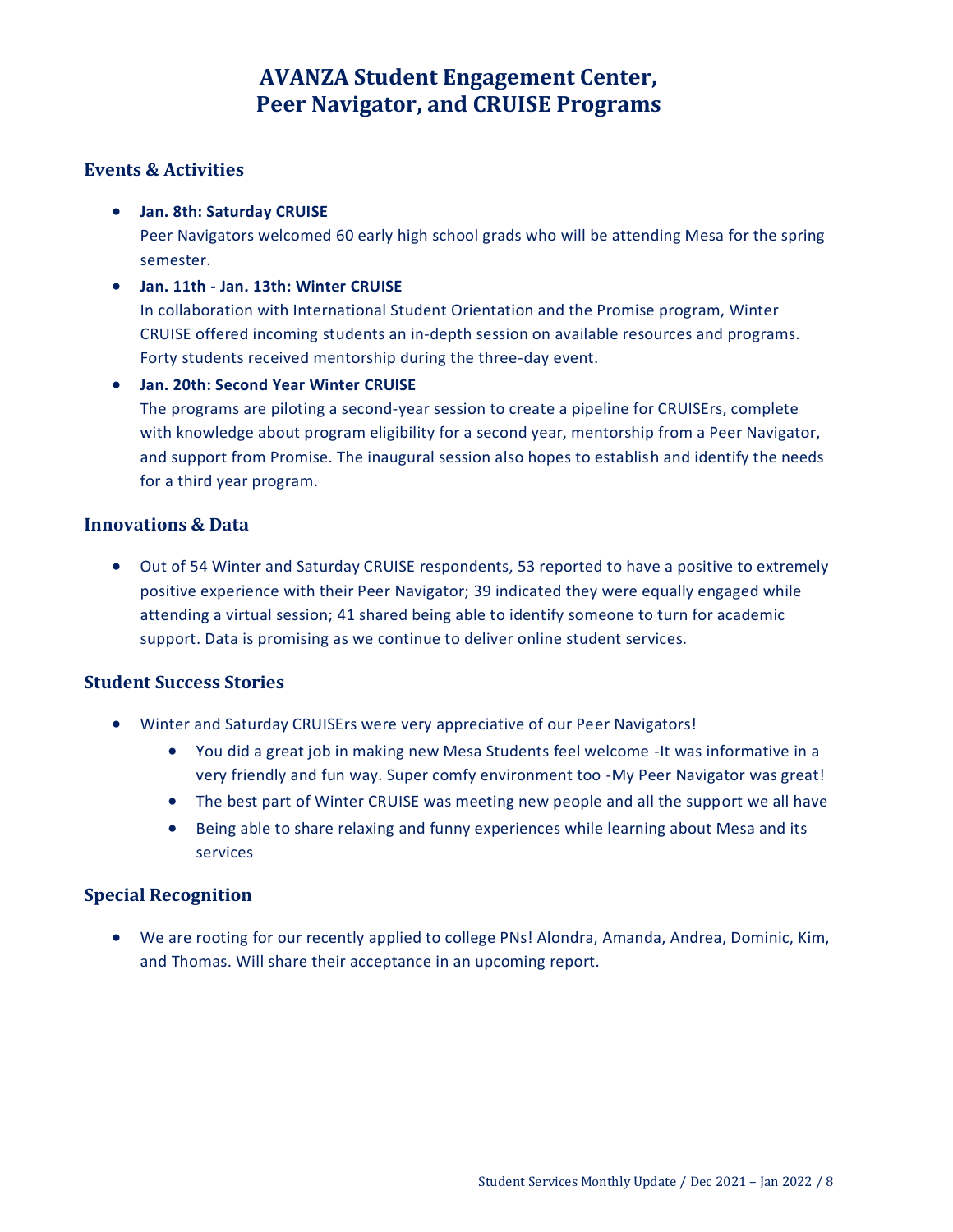## **CalWORKs**

## <span id="page-8-0"></span>**Events & Activities**

- In December, CalWORKs collaborated with the Toys for Tots organization to provide toys for our current CalWORKs students that have children under the age of 13. CalWORKs were able to provide (5) \$25 virtual cards for families with children over the age of 12 and under 19.
- In January, CalWORKs were able to provide multiple workshops to current student to provide activity hours for those who decided not to enroll in classes during Winter Intersession.
	- Grit: The Power of Passion & Perseverance
	- Time Management Strategies: Finding Balance for the Student-Parent o Overview of Child Welfare Services (CWS)
	- Introduction to (MT2C): Tutoring Services with Q&A
	- The Lifetime Effects of Childhood Adversity o Transcending Failure & Rising Strong -Brene Brown
	- Pay Off Debt, Save Money, Build Wealth Budgetnista
	- CSA San Diego County Fair Housing Resources o Networking 101
	- Vulnerability & Leadership Brene Brown
- CalWORKs Cash Aid/HHSA (Health & Human Services Agency) Workshops. Occurs every Mondays and Thursdays on Zoom from 11am-12pm. Workshop assist new or current CalWORKs students with Cash Aid, CalFresh, and Medical application, process, or issues. More information on Mesa CalWORKs website.
- Attended the CalWORKs Region X monthly meeting that included SD County Health Human Services Agency (HHSA), and SD county contractors Public Consulting Group (PCG), ResCare, and Equus Workforce Solutions. Goals to continue strengthening pathways and support services for incoming and continuing CalWORKs students.
- Attended monthly meeting with SDCCD CalWORKs program leaders and SD county contractor's case manager from Public Consulting Group (PCG). In an effort to streamline the outreach and recruitment efforts with PCG Center, East, and South.
- Continued collaboration effort with EOPS/CARE Program for new or continuing CalWORKs & EOPS/CARE students. This includes eligibility, application, academic counseling, follow-ups and recruitment efforts.
- Spring CalWORKs grants are in the process of being distributed to all current CalWORKs students who are in good academic standing.
- Continuing accepting applications and referrals
- CalWORKs continued to reach out to Fall 2021 students who have not enrolled in Spring 2022 classes, support them find classes based on major and assist them with resources (e.g., food insecurity, housing, and legal services)
- CalWORKs has also continued to reach out to students who did not enroll in Fall 2021 or Summer of 2021 classes
- New and current CalWORKs student continue to thrive with the online CalWORKs counseling services
- Continued posting California CalWORKs program and other Mesa College Student Services program updates or workshops through CalWORKs Canvas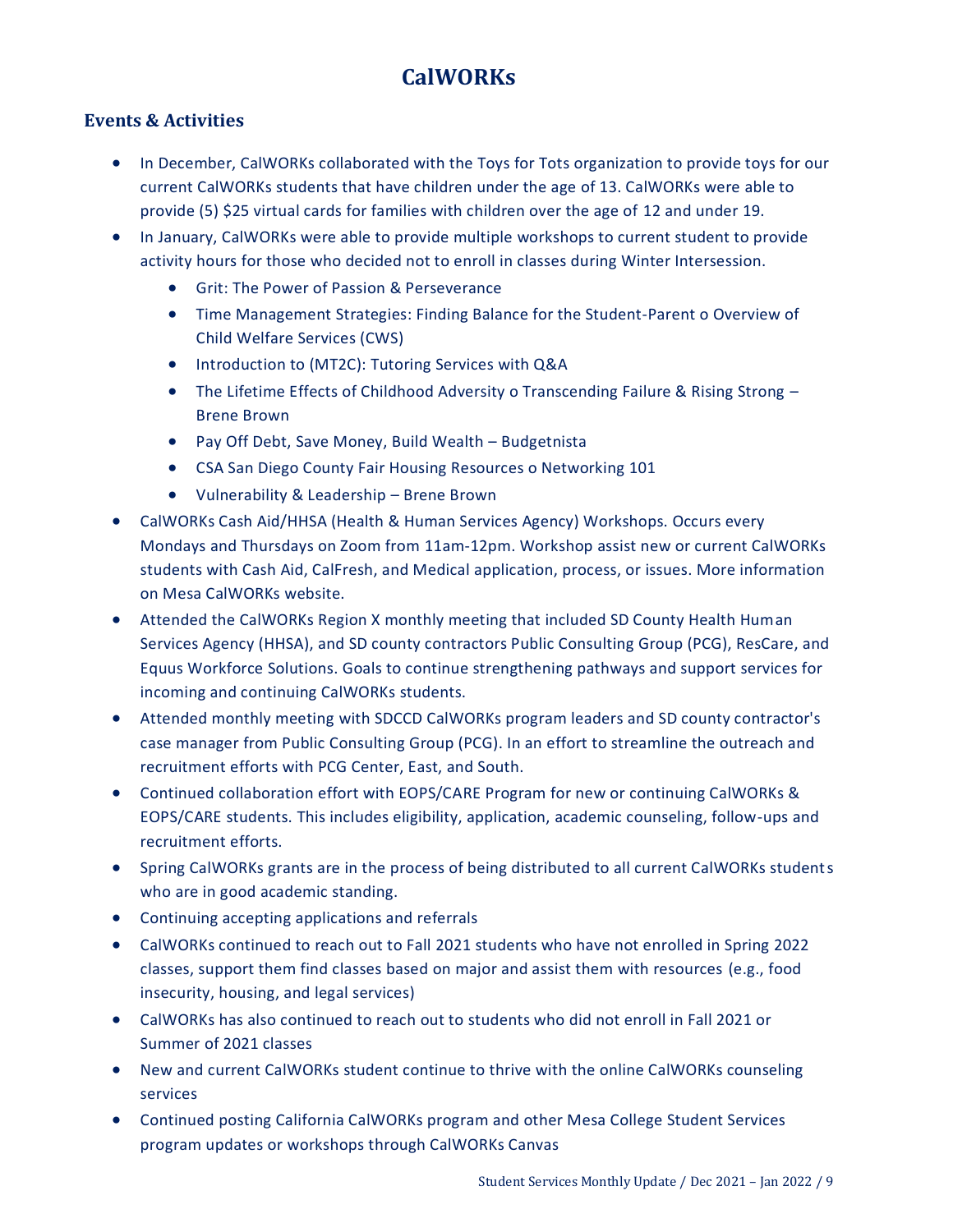### **Innovations & Data**

- Fall 2021 CalWORKs Students = 22
- Spring 2022 CalWORKs Students = 28 +
- Accepting appointments for Spring 2022 Individual Training Plan (ITP), Book/Material Request forms and educational plans
- Provided Spring Welcome Back Video to all CalWORKs students on CalWORKs Canvas. Promoting February in person Welcome and Welcome back event.
- Increased CalWORKs Drop-in Hours:
	- Mondays & Thursdays (9am & 4pm)
	- Wednesdays (2pm)
- Increased collaboration efforts with the county Public Consulting Group (PCG) Center, East, and South. To increase a smooth transition to San Diego Mesa College CalWORKs program

### **Policies & Procedures**

- All of our appointments are still being held via Zoom or over the phone.
- CalWORKs forms (CalWORKs Individual Training Plan (ITP) and Book/Material Request form) has the new CalWORKs States regulations.
- Workshop of New CalWORKs State regulation will be provided during Winter Intersession.
- CalWORKs is continuing accepting application for the academic year 2021-2022.
- CalWORKs online fillable application (Intake Form) is available in the CalWORKs website

#### **Student Success Stories**

• A CalWORKs student just finished her 2 year academic program in the Radiology Technology program.

### **Special Recognition**

<span id="page-9-0"></span>• Special thank you goes out to our newest member to the CalWORKs team, Van Pham, who coordinated the Toys for Tots event. To Jennifer Vo for assisting in putting the Toy for Tots family bags together and handing them out. To Grace Aumoeualogo for reaching out to all our CalWORKs students by emails and phone calls and promoted the Toys for Tots event. To Pahua Vang for assisting in getting the virtual card for the families that qualified.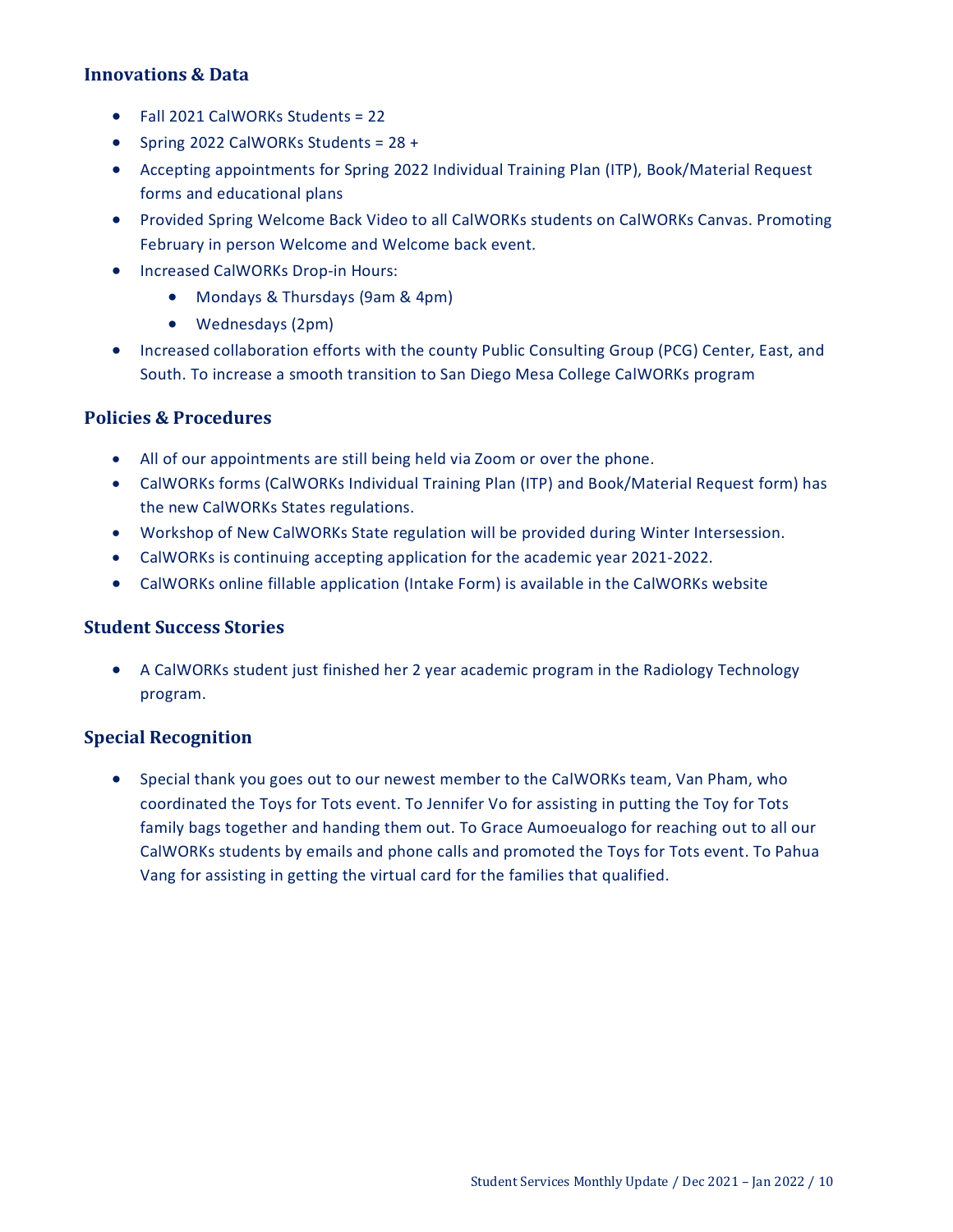## **Career**

## **Events & Activities**

- Career Counselor and Co-Coordinator, Kristy conducted a Career Overview Presentation to new Winter CRUISE students on Jan. 13th
- The Career Center Team is planning for Welcome Week.

### **Innovations & Data**

- The San Diego Community College District is transitioning to a new online student job board powered by Handshake. The Career Center at San Diego Mesa College is no longer utilizing, JobNetwork. All student accounts have been closed, effective August 31, 2021.
- As a district-wide effort, the implementation team has decided to launch the tool in spring. Therefore, all students are expected to receive an email in February with instructions on activating their accounts. More details and marketing to follow. For the most up-to-date information, this will be included on the Career Center website here: <https://www.sdmesa.edu/student-services/career-center/job-internships/index.shtml>
- For additional support and assistance with job searching and preparing application materials, please contact the Career Center at 619-800-3556 to schedule an appointment.

#### **Policies & Procedures**

• All Career Counseling and Career Ambassador appointments are being held via zoom format. Students can schedule Career Counseling and/or Career Ambassador appointments by emailing mesacareersdccd@gmail.com or by calling 619-800-3556.

### **Student Success Stories**

• Fall 2021 Graduates! Please encourage graduates to update their resume/cover letters by scheduling a Career appointment. Career Services is available to students and alumni!

### **Special Recognition**

• Kristy Carson & Raquel Sojourner - thank you for your dedication to students and your TCE Team. You always find an innovative way to connect with students and the campus to increase awareness and access around the value of career exploration and services. Thank you for your all that you do! The best Career Coordinator duo ever!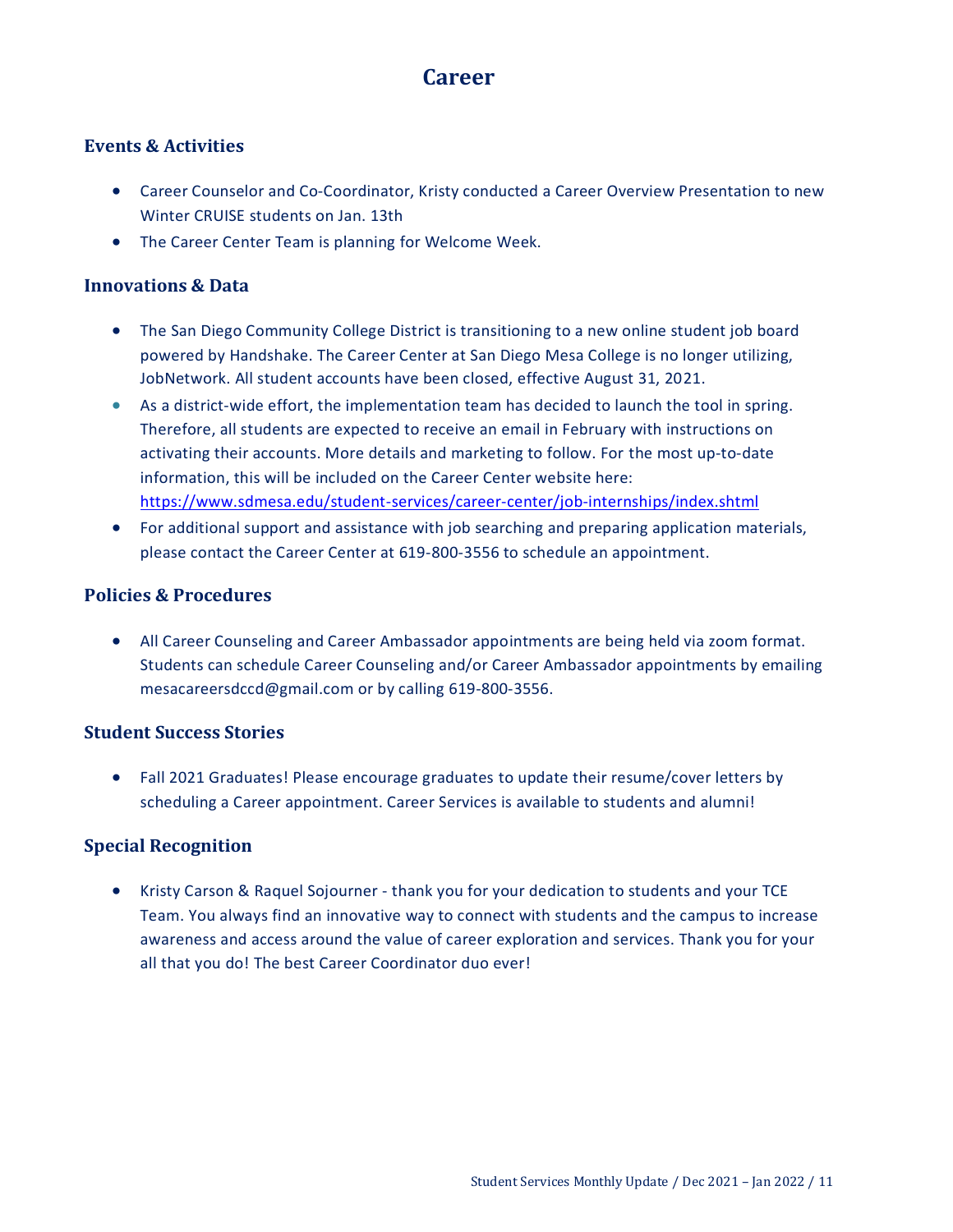## **Counseling**

## <span id="page-11-0"></span>**Events & Activities**

- On December 1 and December 2 a number of General Counseling Faculty attending the San Diego and Imperial Regional Consortium Community Colleges Career Conference.
- In January...
	- Kristy conducted a virtual Career Overview Presentation to the new Winter CRUISE students on Thursday, Jan.  $13<sup>th</sup>$ , continues to serve on the Handshake Implementation Team, and has completed the 8 webinar trainings.
	- Raquel will serve on the hiring committee for the new Mesa College CTE Dean
- Mesa's International Student Orientation took place on January 11, 12, 13 where 20 new international students will be joining the Mesa Community for the Spring 2022

## **Innovations & Data**

- In the Month of December General Counseling assisted 1,298 student on drop-in and 213 student appointment (unduplicated count)
- From January 3rd to January 26, 2022, General Counseling assisted 1,684 in drop-in and 220 student appointments (unduplicated count)

## **Special Recognition**

• A shout out to Dr. Judy Sundayo, Counseling Faculty as she was selected as Mesa College Diversity, Equity and Inclusion Coordinator for 2 years!!!!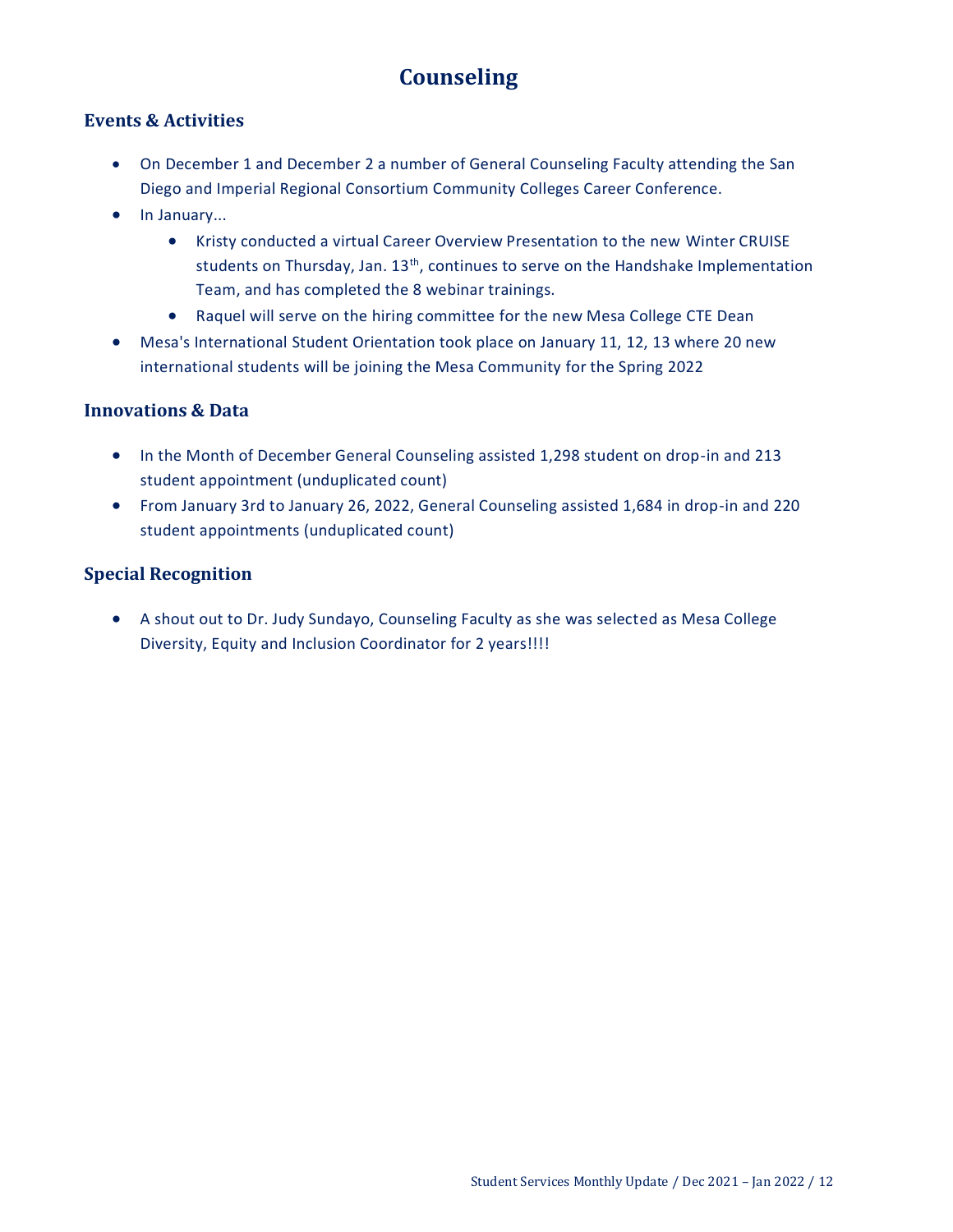## **DSPS**

## <span id="page-12-0"></span>**Events & Activities**

- The DSPS Department was honored to be asked to present about Ableism at the Campus Community Forum on December 14th.
- DSPS Counselor, Dawn Stoll, attended the 2021 Counselor Conference in December.
- The DSPS Department participated in the spring convocation.
- DSPS Coordinator, Erika Higginbotham, attended the Region E DSPS meeting and the Uber Chairs meeting in January

### **Innovations & Data**

• During the months of December and January, DSPS processed 125 new student applications through the new mydsps web portal. DSPS across the district has streamlined the DSPS application and file management system allowing for a better student experience.

### **Special Recognition**

- DSPS would like to thank Melissa Williams for the exceptional work she did as the DSPS Department Lead Writer for Program Review.
- DSPS would like to recognize Allison Crakes (DSPS Project Assistant) for her contributions to the DSPS department and helping with our outreach and marketing efforts through direct student contact and social media.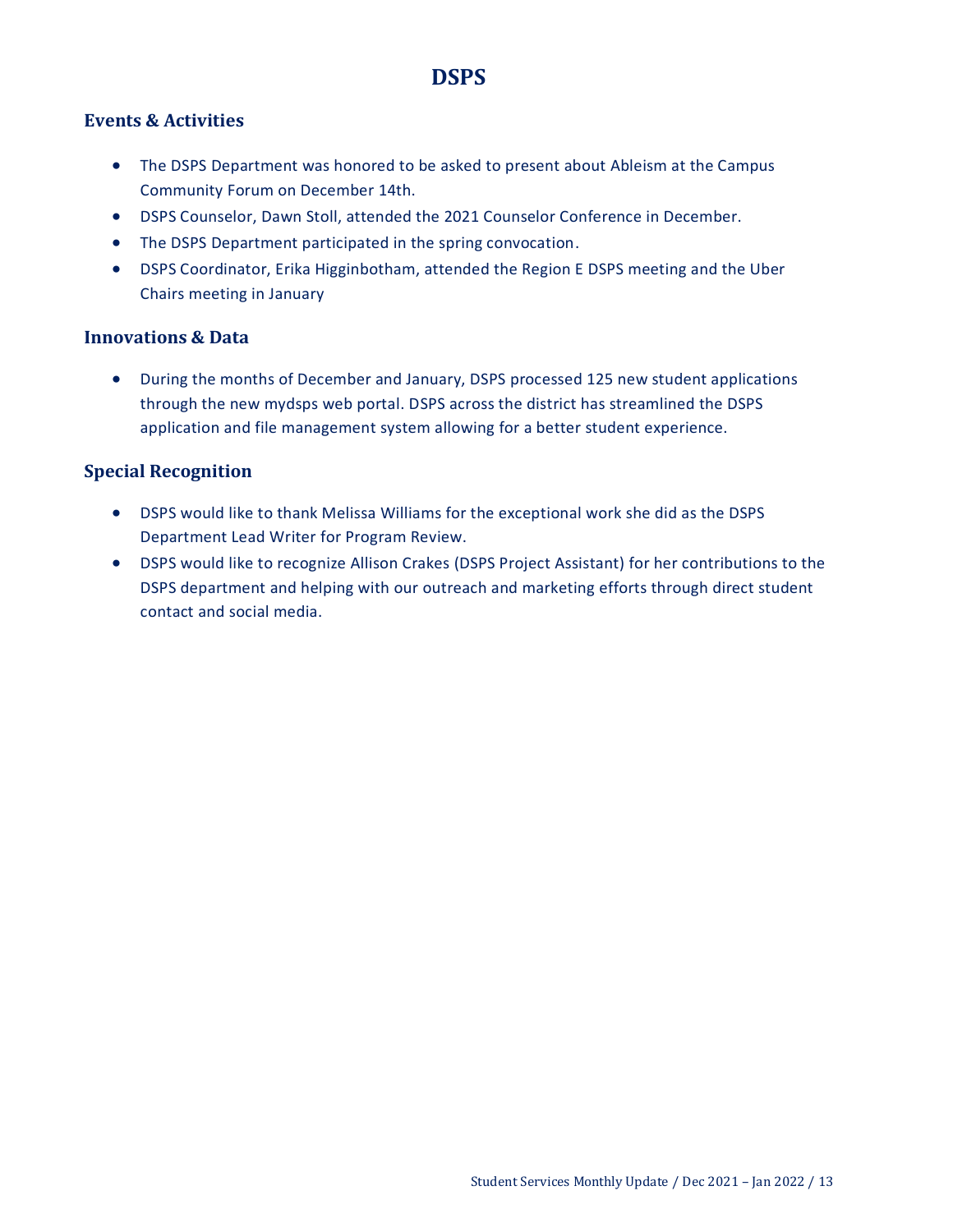## **EOPS & Special Programs**

### <span id="page-13-0"></span>**Events & Activities**

#### **EOPS**

- 12/1-2 | EOPS Team Members attended and presented at the Fall 2021 Counselor Conference: "Counseling Students for Future Careers." Markus Berrien presented on NextUp, FAST Scholars, and FAST Center. Karen Geida, Ava Gill, & Krystal Mucha presented on Rising Scholars. Consuelo Orihuela and Yolanda Granados Nicacio presented on Borderless Scholars.
- 12/8/21 | EOPS Team Members attended the M&M Holiday Coffee, Chats, and Cheer Event.
- 12/9/21 | Learn How to Release Trapped Emotions Workshop: At this workshop, EOPS students were able to learn more about trapped emotions and how to release them using a practice known as Emotion Code.
- 12/13/21 | Scholarships Info Session: At this workshop, EOPS students were able to get an overview of Mesa Scholarships, a guided tour of the online application and ask any questions they had.
- 12/14/21 | Scholarships Info Session: At this workshop, EOPS students were able to get an overview of Mesa Scholarships, a guided tour of the online application and ask any questions they had.
- 12/14/21 | EOPS Virtual Study Session: This workshop was hosted for EOPS students to have an opportunity to study independently on Zoom and keep each other focused and motivated for finals.
- 12/15/21 | EOPS, NextUp, and CARE hosted an Advisory Board Meeting.
- 1/12 & 1/20 |Amara Tang presented on behalf of EOPS and Special Programs at Winter Cruise.
- 1/19/22 | Scholarships Info Session & Writing Workshop: At this workshop, EOPS students were able to get an overview of Mesa Scholarships, a guided tour of the online application and ideas and tips for writing stronger personal statements.
- 1/25/22 | Our amazing colleagues- Chris Kalck, Maggie Haddad and Sade Burrell participated in M&M's welcoming event, the Student Services Spring 2022 Meet & Greet.

#### **CARE**

- Outreach and recruitment through EOPS applications
- All students receive a gas card after 3rd contact appointment
- Grants distributed to all students making 1st and 2nd contact appointment
- Collaboration with CalWORKs
- CARE Holiday Drive-thru lunch celebration and crafts for kids
- Fall 2021 CARE Circle Network meeting
- Second CARE grant of semester sent out to students who competed two counseling contacts
- Amazon cards distributed for educational expenses/end of year.
- Advisory Board meeting
- Collaboration with CalWORKs
- Attend monthly EOPS/CARE statewide check-in meetings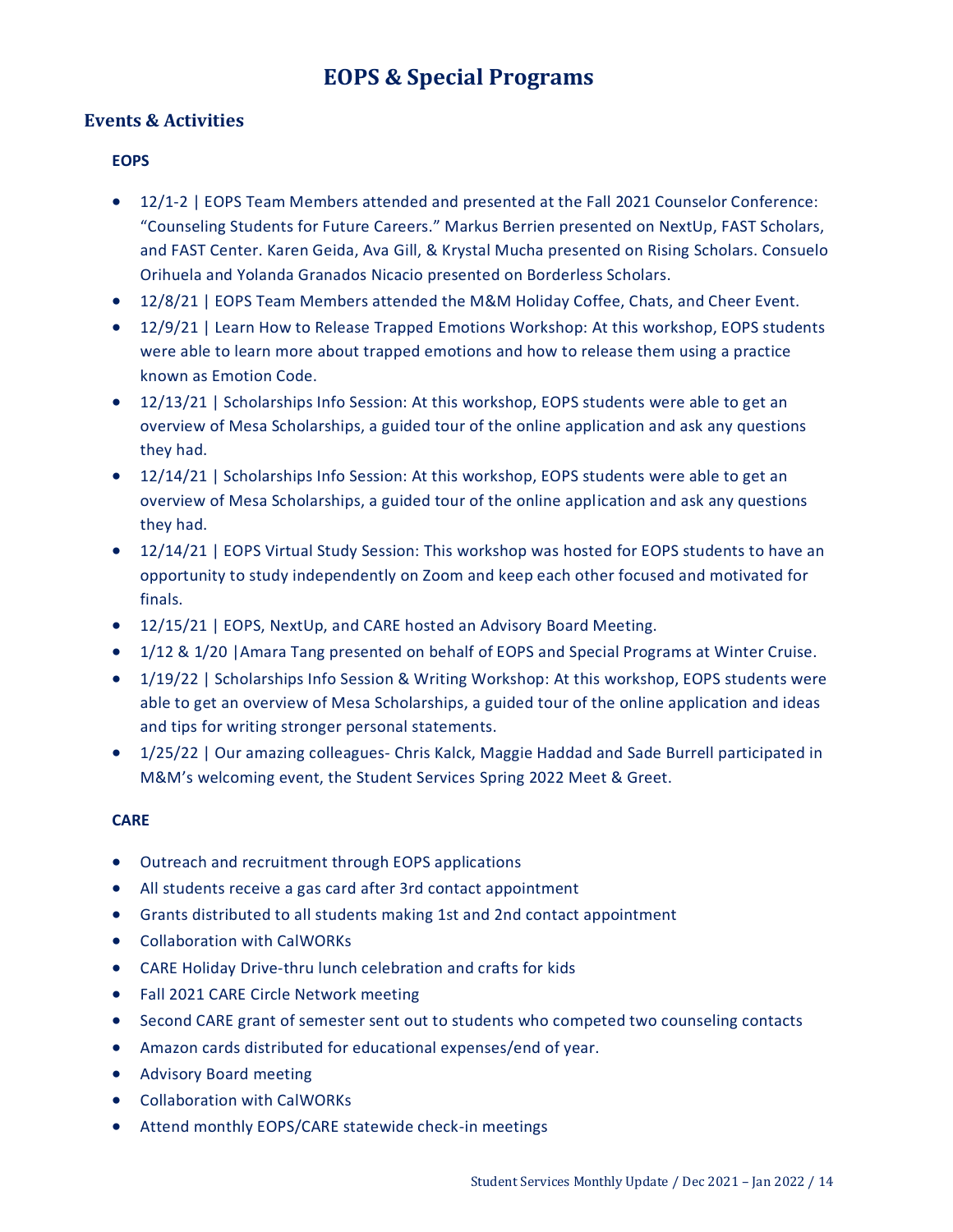- Spring semester planning (welcome back event, workshops)
- Campus Welcome Week info session

#### **NextUP & FAST Scholars**

- FAST Scholars and NextUp hosted a Confidence Boosters Series with author and entrepreneur, Ihaasan Ali. The series focused on how to build confidence through how we present ourselves in the clothes we wear, our attitudes, and overall style. The workshop was well attended and students were able to speak with the author about how style matters and how style impacts them as college students.
- FAST Scholars and NextUp hosted their end-of-the-semester celebration where students were provided with an opportunity to meet with counselors, receive their educational packages, mingle with other students, and eat amazing food. The event was well attended despite the rain. -January 18- Scholarship Workshop: Facilitated by EOPS/NextUp/FAST Scholars Counselor, Sade Burrell. Fifty-Five EOPS/FAST/NextUp students learned effective strategies on how to apply for scholarships and win.
- January 20- In collaboration with the Financial Aid Office, Jessica Gaffney hosted Financial Aid Office Hours for FAST and NextUp scholars.
- In reach & Outreach- Foster Youth SDCCD Email- contacted 34 new potential FAST/NextUp

#### **Rising Scholars**

- Attend Rising Scholars CCC Counselor meetings and workshops
- Presented at 2021 Region X Counselor Conference through Community College Career Ed Program
- Collaboration meeting with Rising Scholars statewide network
- Attend monthly Region X SDICCCA meeting
- Recruiting new students through EOPS applications
- Rising Scholars Holiday drive-thru lunch (students receive a meal card and chance at opportunity drawing for backpack and supplies)
- SDSU Project Rebound Monthly meeting with Region X representatives
- Assist Rising Scholars students with transfer applications through workshops with UCSD Underground Scholars and SDSU Project Rebound
- Campus Welcome Week info session

#### **Borderless Scholars**

- 12/1/21 | Borderless Scholars gave a presentation at the Counselor Conference: Counseling Student for Future Careers. The team gave an overview of the services provided by Borderless Scholars and the new Mesa College Dreamer Resource Center to our undocumented student population. During this presentation, there was a student voices panel and a Q&A section.
- 12/7/21 | Mesa College and the Borderless Scholars Program had the Grand Opening of The Dreamer Resource Center. The Mesa College Dreamer Resource Center is a space devoted to providing resources, support, and advocacy for students that identify as Undocumented, AB540, Dreamer, DACA, mixed status families, and community. The grand opening had over 250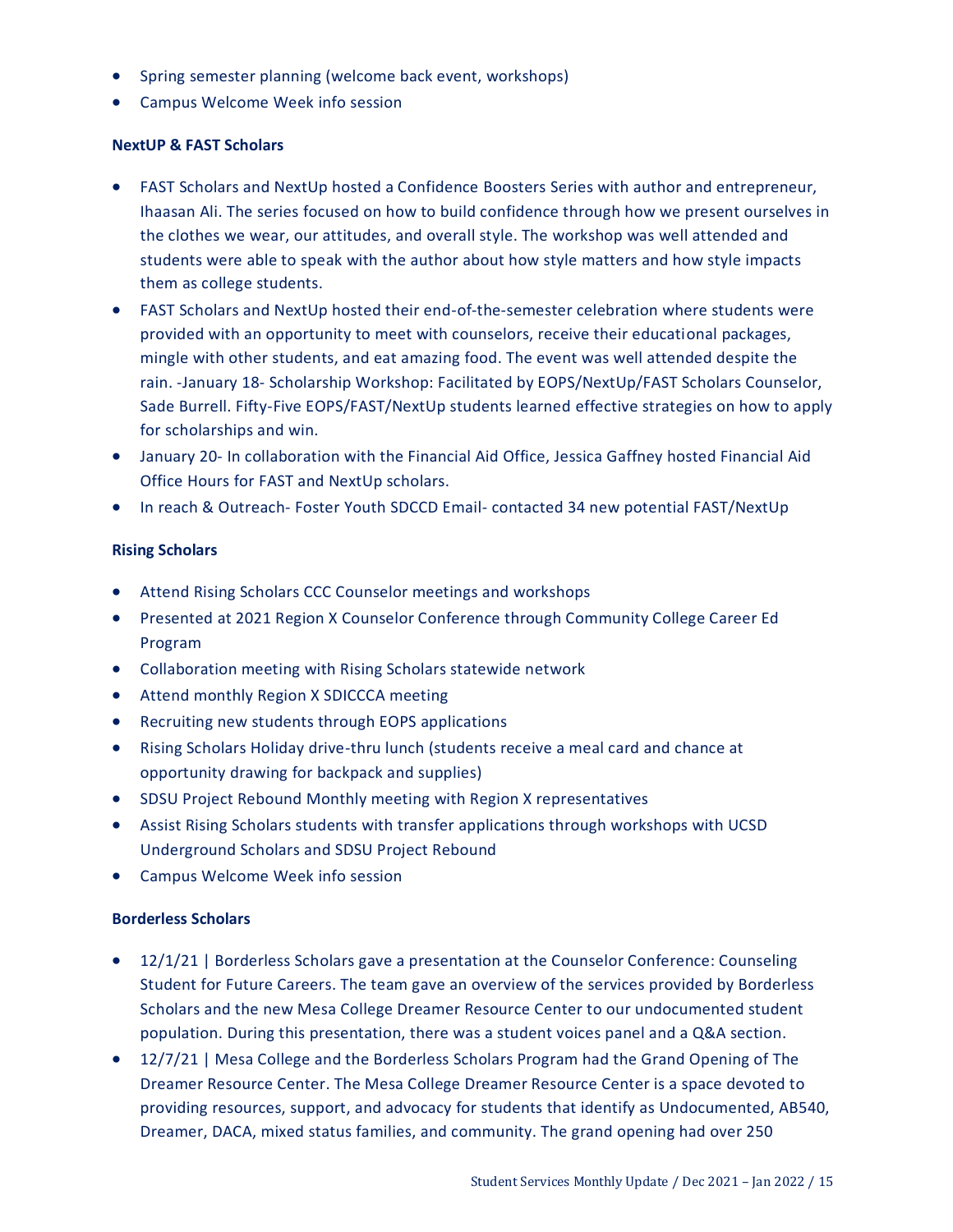attendees that came at various times and participated in activities such as donating to support our students, created art work in support of our student population and ended it with a ribbon cutting ceremony within the theme of Migration Is Beautiful. The Dreamer Resource Center is located in the 2nd floor of the Student Services building, in room I4-204, and it has its doors open to the students, staff, and community M-TH: 8:00am - 6:00pm, F: 8:00am to 1:00pm.

- 12/9/21 | Borderless Scholars in collaboration with JFS/HELS (Jewish Family Services/ Higher Education Legal Services) continue to promote FREE Immigration Legal Services to 454 Borderless Scholars Students. To learn more about this service, please contact the EOPS Office to speak to one of our Borderless Scholars Team members or access the following link to schedule an appointment: [www.jfssd.org/HELS.](http://www.jfssd.org/HELS)
- 12/9/21 | Mesa College Borderless Scholars Team met with the Dreamer Support Programs at the District, City College, Miramar College, and CE to continue an ongoing partnership and work together to bring awareness and advocacy for our current and future SDCCD students who may benefit from the Dream Resource Centers.
- 1/13/21 | Borderless Scholars in collaboration with JFS/HELS (Jewish Family Services/ Higher Education Legal Services) continue to promote FREE Immigration Legal Services to 454 Borderless Scholars Students. To learn more about this service, please contact the EOPS Office to speak to one of our Borderless Scholars Team members or access the following link to schedule an appointment: [www.jfssd.org/HELS.](http://www.jfssd.org/HELS)
- 1/28/ 21 Borderless Scholars Team held a Financial Aid CA Dream Act Application Workshop. The Financial aid workshop was tailored for current and prospective Undocumented Students. The attendees learned about the Dream Act Application, CCPG, Grants, and Scholarship opportunities. The workshop was presented by our Borderless Scholars counselor Clemente Ayala.

#### **STAR TRIO**

- 12/1 & 12/2 STAR TRIO Counselors, Chris Kalck & Lucio Lira, attended the San Diego & Imperial Counties Community Colleges Regional Consortium 2021 Counselor Conference: Counseling Students for Future Careers.
- 12/10 STAR TRIO Counselor Coordinator participated in the WESTOP SoCal Chapter: Regional TRIO Programs Networking Event.
- 12/16 STAR TRIO hosted a STAR TRIO Club Information Session to learn about the opportunity to participate as a club member and/or as a club officer. Student learned about the club's previous year experiences and how what skills they can develop/enhance in the club. This information session served as one of the workshops required for the Bolster Your Confidence for a Safe Return.
- STAR TRIO is providing outreach services to STAR TRIO students by helping choosing classes for spring 2022 and identifying useful resources to continue with their academic goals.
- 1/20 STAR TRIO Counselors Coordinator, Chris Kalck participated in Winter Cruise to share about the eligibility requirements and benefits of STAR TRIO.
- During Spring 2022, STAR TRIO will be offering individualized STAR TRIO Student Awards to support STAR students in their Transfer and Scholarship objectives. Students meet with a STAR Counselor to create achievable goals for an individualized recognition. Example award domains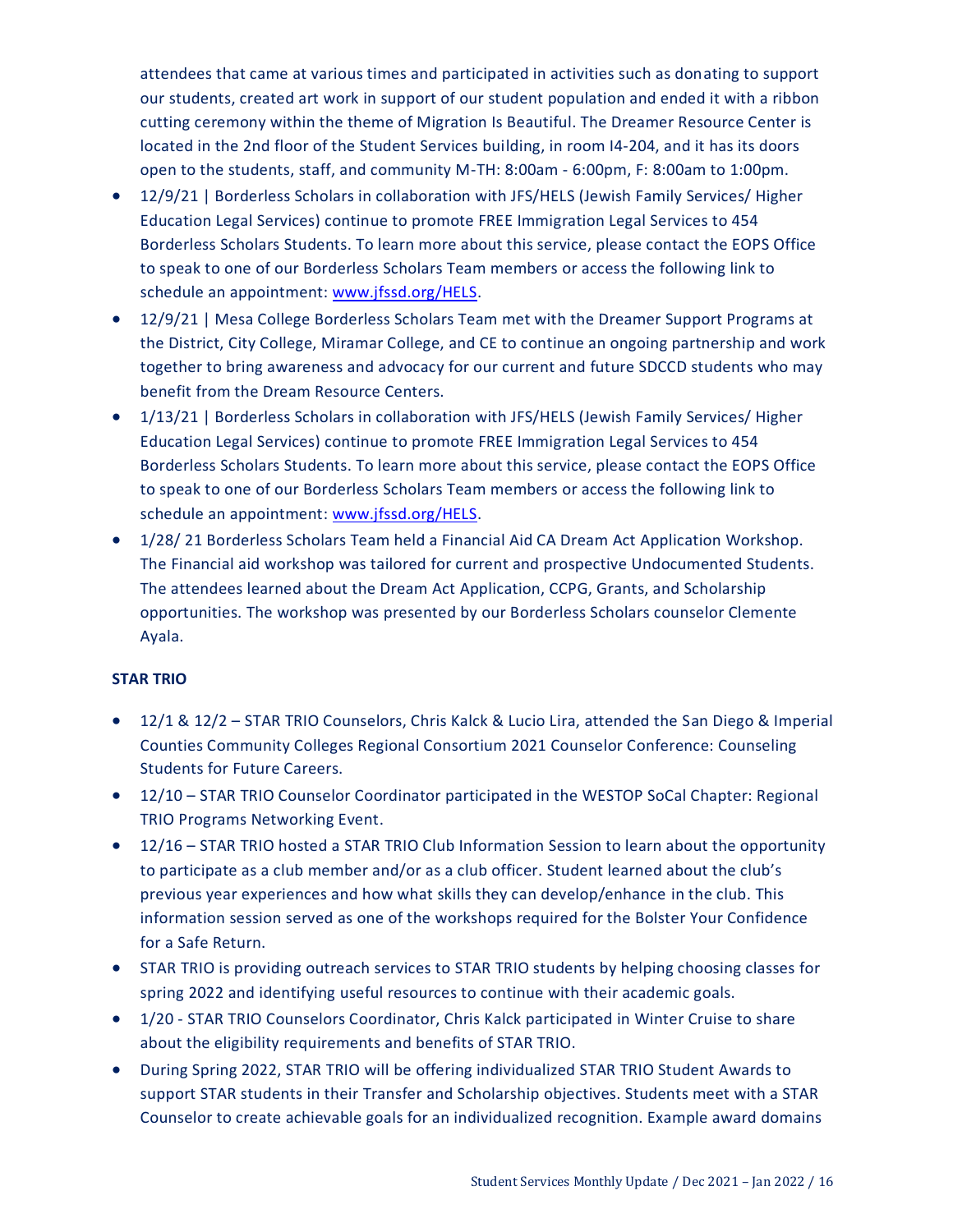include community service, advocacy, and leadership. STAR students are encouraged to connect with a STAR Counselor to see what award they might be able to achieve.

### **Innovations & Data**

#### **Borderless Scholars & Dreamer Resource Center**

• Borderless Scholars Team and RISE Club continue to work together to support RISE Club. RISE stands for Rising Immigrant Scholars through Education. The RISE Club is student lead and supports undocumented, AB 540, Dreamer, DACA, Non-DACA, students from mixed-status families, faculty/staff, and allies as well as the community at large. Any interested student in becoming part of this amazing club, either as a member or as an officer please contact Borderless Scholars Counselor Rosa Palacios at rpalacios@sdccd.edu for more information.

#### **STAR TRIO**

- STAR TRIO is successfully serving 80% of its enrollment target. This fall 2021 semester, the program welcomed 71 new students.
- This fall 2021 Semester 180 counseling appointments were provided.
- 100% of our enrolled students have successfully completed a financial literacy portion to learn more about budgeting, finances, and credit scores.
- STAR TRIO will continue to accept application starting spring 2022. Student can complete the application on our STAR TRIO website

### **Policies & Procedures**

#### **EOPS**

- EOPS is accepting applications for Spring 2022. Please share this link with students, and encourage them to apply:<https://bit.ly/EOPSInfoSP22>
- We began offering Spring 2022 EOPS New Student Orientations to eligible students.

#### **STAR TRIO**

• STAR TRIO started with orientations for incoming students. STAR TRIO is accepting application starting spring 2022. Student can complete the application online on our STAR TRIO website.

### **Student Success Stories**

#### **EOPS**

- These are some comments shared by our EOPS students in a Fall 2021 exit survey.
	- "EOPS sends email regularly with information about services, things happening, and reminders about things. They have been very helpful and I have been able to participate in picking up supplies for example."
	- "Priority registration, check-ups with counselors, and grants were super helpful this semester!" o "EOPS really helped me stay on track with taking the right classes and completing my prerequisites."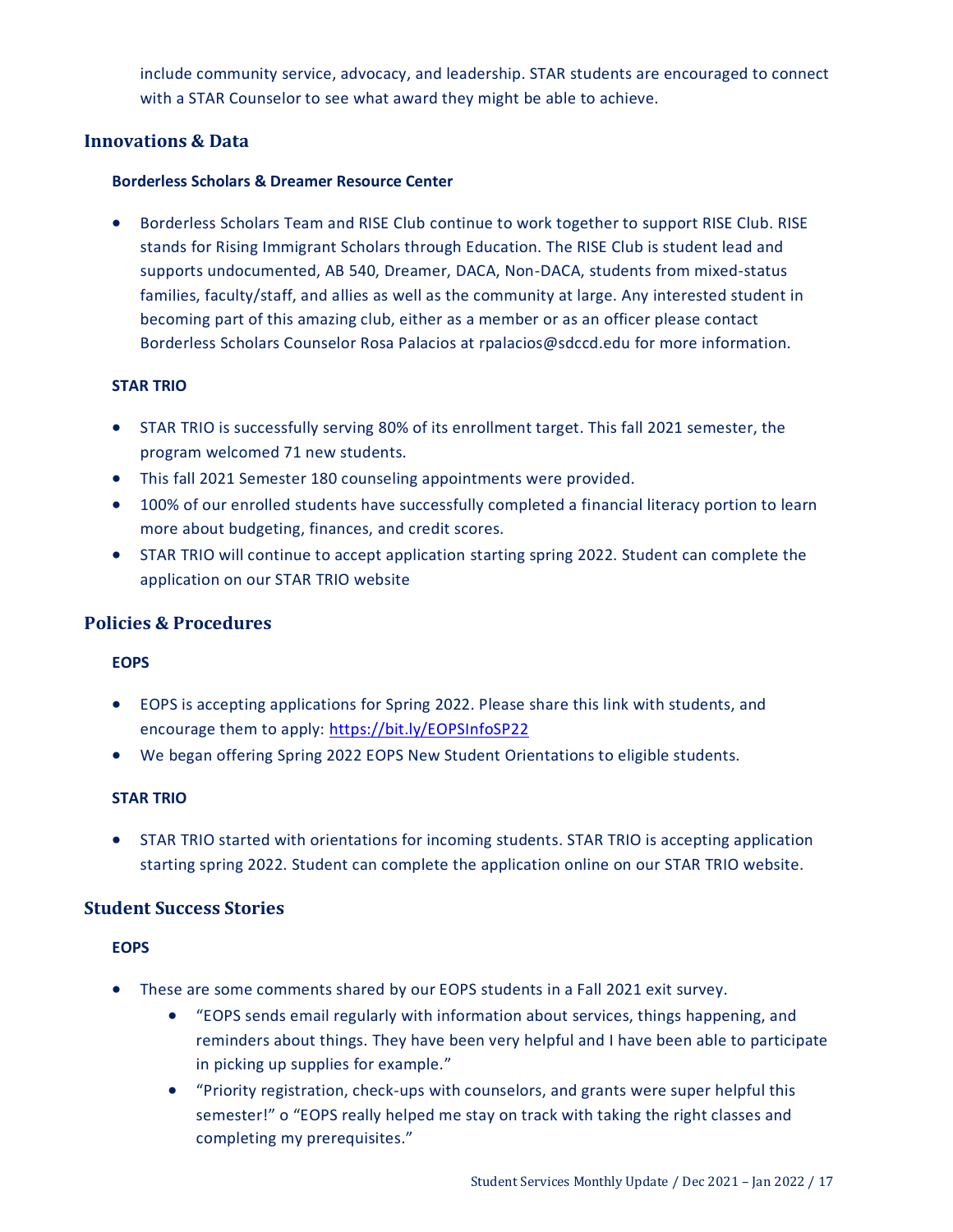- "They kept giving information on resources that were available throughout the semester as well as scholarship opportunities that were directed to people affected by the pandemic."
- "I was supported emotionally because I feel that I have someone who can help me."
- "EOPS was greatly helpful to me amidst the switch to remote learning. In particular, I utilized services that EOPS provides such as The Stand's food distribution events and their voucher to Mesa's 72Fifty restaurant. As well, I was fortunate to qualify for an application fee waiver through EOPS when applying to hopefully transfer to a university, which eased my stress significantly. Lastly, another example of how supportive EOPS was, during this time, was how EOPS allowed me the opportunity to join the Phi Theta Kappa Honor Society (PTK)."
- "I was supported with knowing what classes I needed as well as support within the transfer process, specifically Nellie was extremely helpful with my application process and with academic support. I love EOPS and wouldn't know how they can improve because everything is amazing!"
- "My counselor Ava Gill was so supportive of me with my cancer journey and helping me stay on track with completing my educational goals."
- "They helped me transfer from one career to another because I ended up finding the one that interested me the most. They gave me some financial relief with the money given to buy books along with informative emails where I was able to receive more financial help."

#### **Borderless Scholars & Dreamers Resource Center**

• Congratulations to all of our Borderless Scholars on the Dream Resource Center's Grand Opening. This space would not have been possible without your advocacy and bravery.

## **Special Recognition**

- FAST and NextUp would like to recognize and thank student worker, Isacc Flores for his hard work and dedication to the program. Isaac continues to serve as a role model and an amazing scholar. We are very proud of Isacc for completing his CSU application for transfer and we look forward to seeing which school he decides to attend. Thank you, Isacc!
- A special thanks to the awesome Mesa College teams that continuously collaborate with our Borderless Scholars Program and now the Dreamer Resource Center. Thank you for the amazing teamwork, the support, and collaboration in facilitating meaningful, and helpful information for our Dreamer students. Thank you to everyone who came out to support and volunteer for our Center's Grand Opening. Thank you very much! Your contribution to such a wonderful event means a great deal to our Borderless Scholars Team.
- Thank you to Jennifer Park for presenting the Scholarships Info Sessions for our EOPS and Special Programs students!
- Much appreciation to our Basic Needs Team for collaborating in the "Bolster Your Confidence for a Safe Return" Workshop Series. Eligible students will be receiving a \$200 grant for their participation.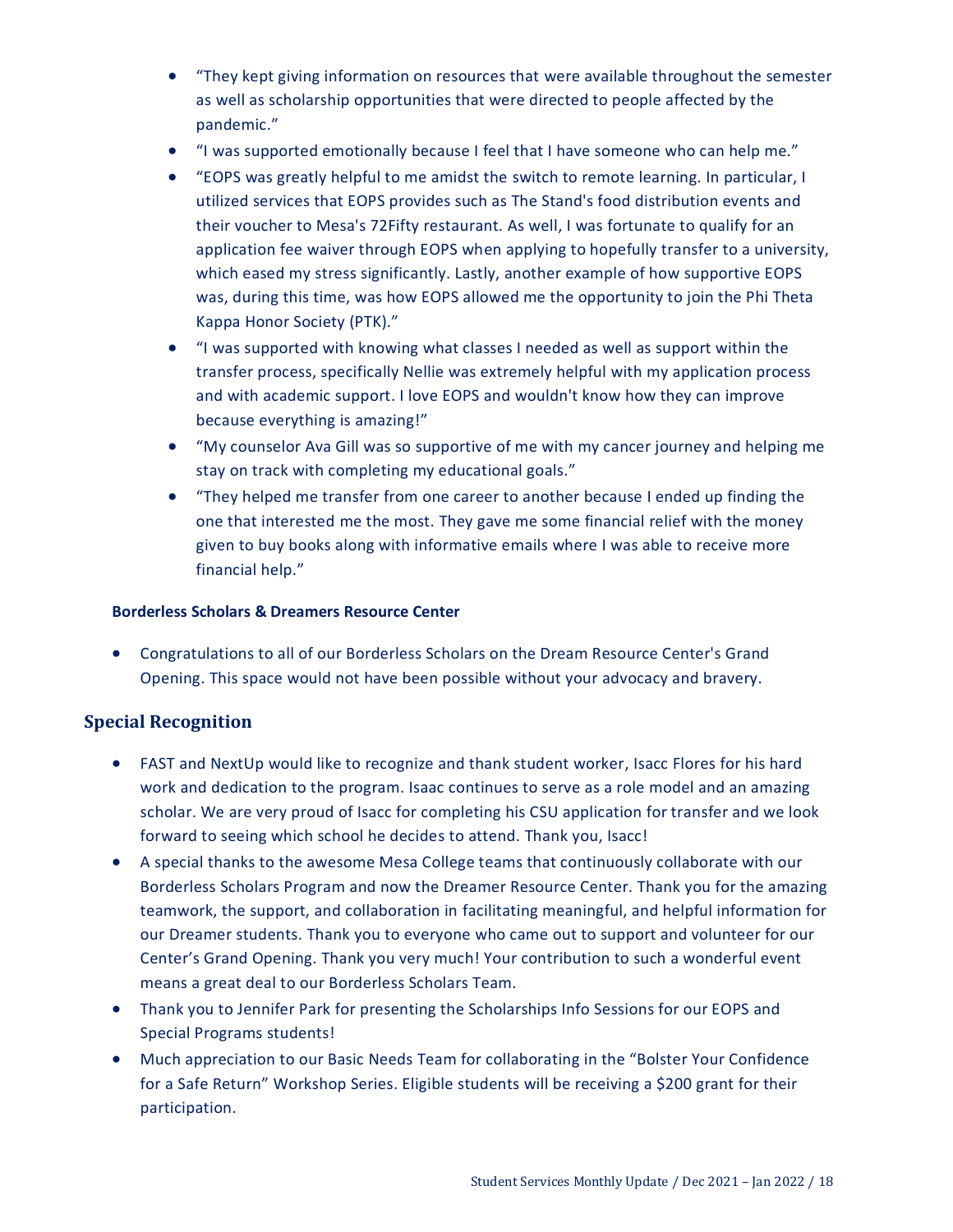- Shoutout to our AMAZING Borderless Scholars Team: Consuelo Orihuela, Yolanda Granados Nicacio, Rosa Palacios, Clemente Ayala, Giovanni Sanchez, and Leticia Diaz for a successful Grand Opening of the Dreamer Resource Center!
- We look forward to reconnecting with everyone when we return in 2022! Happy New Year to all our Student Services colleagues!
- EOPS is excited for the Spring 2022 semester, and we look forward to seeing our Student Services colleagues when it is safe to return on campus!
- We also look forward to collaborating with our Basic Needs Team to continue offering workshops for the Spring 2022 "Bolstering Your Confidence for a Safe Return" Workshop Series. Eligible students will be receiving a \$200 grant for their participation.
- Congratulations to all of our Borderless Scholars on the Dream Resource Center's Grand Opening. This space would not have been possible without your advocacy and bravery.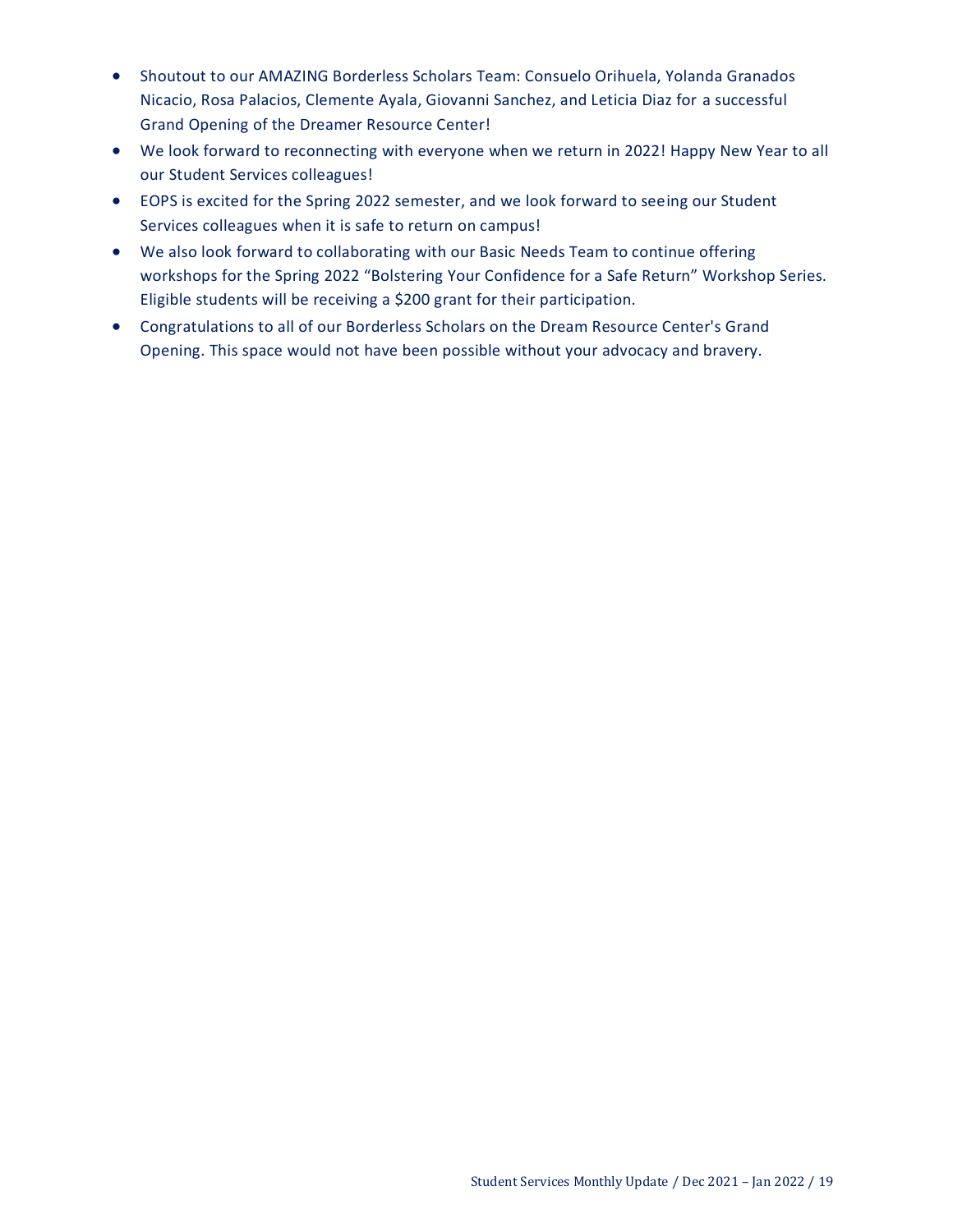## **Evaluations**

## <span id="page-19-0"></span>**Employee Updates**

- As of January 24, Jennifer Park will serve as the Acting Student Services Technician for Evaluations and provide support with student petitions, graduation, and Commencement planning. She has been a great addition to the team!
- Please continue to contact the Evaluations Team through email at sdmesaevaluations@gmail.com for all Evaluations-related inquiries.

## **Events & Activities**

- The San Diego Mesa College 2022 Commencement Ceremony will be held on campus on May 27th, 2022. The Commencement Team is working on logistics and will share details with the campus as the event gets closer. In the meantime, students who wish to participate in the upcoming commencement must complete their degree and/or certificate requirements by fall 2021, spring 2022, or summer 2022 and must apply for graduation.
- Students can find more information on the Evaluations website here: <https://www.sdmesa.edu/student-services/evaluations/apply-for-degree.shtml>

## **Policies & Procedures**

- Student Petitions
	- All student petitions and forms are electronic. However, most petitions require students to meet with a Counselor before submitting. Students can find the forms and submit them through our District's Form's and Document's site: [https://www.sdccd.edu/students/forms-and-documents.aspx.](https://www.sdccd.edu/students/forms-and-documents.aspx)
	- For more information on the types of petitions, please visit the Evaluations Student Forms/Academic Petitions here: https://www.sdmesa.edu/studentservices/evaluations/forms-and-petitions.shtml
- **Graduation** 
	- Please encourage students to apply for graduation applying for graduation is a required step for students earning a degree and/or Certificate of Achievement. Below are the 2021-2022 Apply for Graduation deadlines:
		- February 15, 2022 Deadline to Apply for Graduation for students transferring to a CSU in Fall 2022 who are completing an Associate in Arts for Transfer (AA-T) or an Associate in Science for Transfer (AS-T). Associate Degree for Transfer (ADT).
		- March 15, 2022 Deadline to Apply for Graduation and ensure your name will be included in the commencement program. \*\*Students filing after this date, but before April 30, 2022 will still be Spring 2022 graduates, but their name may not be in the Commencement Program.\*\*
		- April 30, 2022 Deadline to Apply for Graduation and be a Spring 2022 graduate. Students filing after this date will be a Summer 2022 graduate.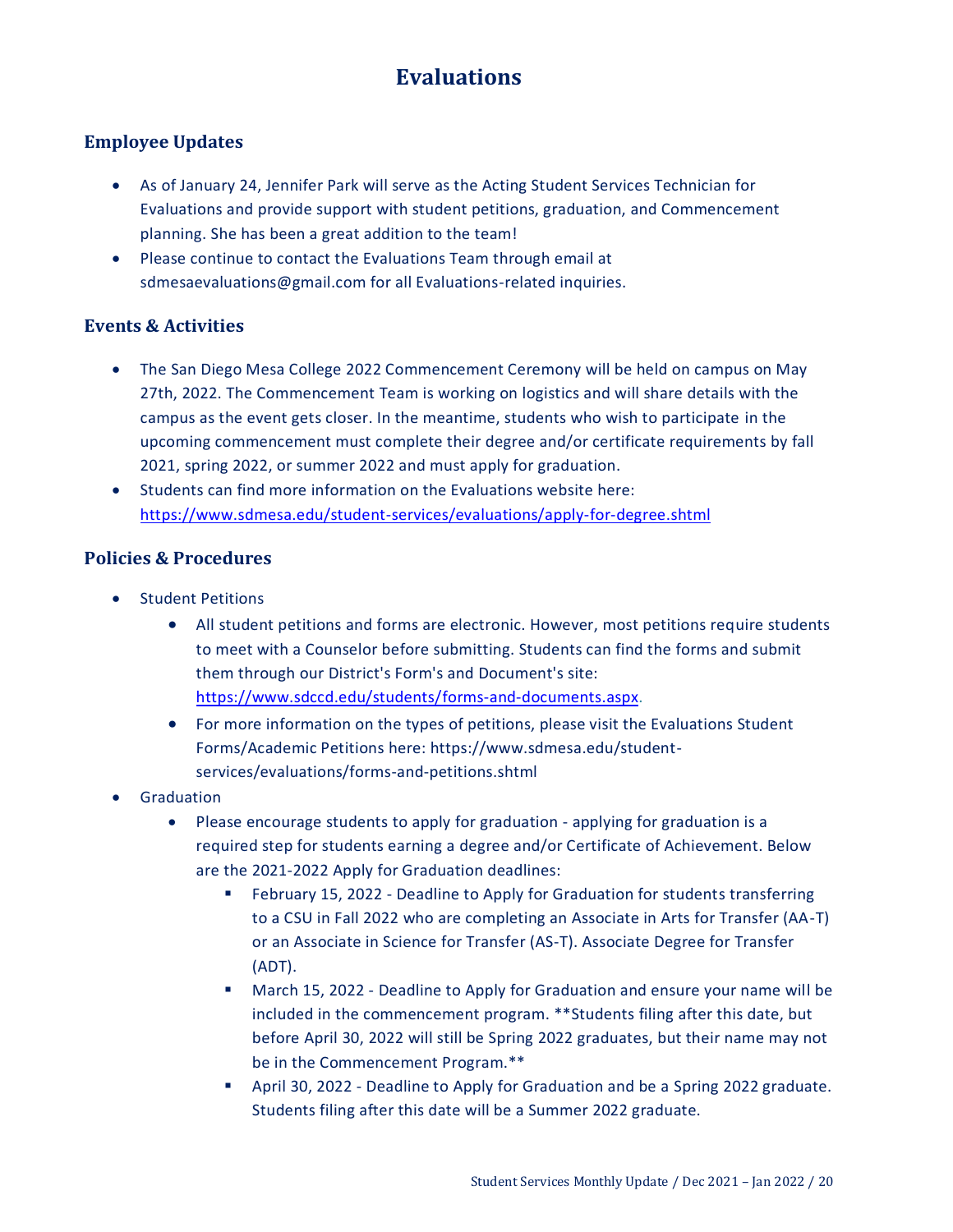- July 31, 2022 Deadline to Apply for Graduation and be a Summer 2022 graduate. Students filing after this date will be Fall 2022 graduates.
- Students apply for their degree/certificate through their mysdccd portal under the, "My Academics" tab. Students should follow deadlines above that align with their path. Please encourage students to meet with a Counselor and apply early. Student's can watch this quick tutorial on applying for graduation: https://www.youtube.com/watch?v=eI2S4GGSi7M
- How to students check their graduation status? Students can apply and view their graduation status through their student portal. Under the "My Academics" tab on the College Student Dashboard, click "View Graduation Status". Students should meet with a Counselor if they are unclear of their status.
- The District Evaluator Alphabet (for internal use):
	- Thu Nguyen...A,H,V
	- Christina Hambrick...B,F,N
	- Daniel Borbon Ibarra...C,D
	- Mary (Maggie) Stone...E, G
	- Helen Houillion...I,K,M,Y,Z
	- Hilda Osuna...J,L,T,U
	- Ryan Zimmerman...O,P,Q,R
	- Christina Monaco...S,W,X

## **Student Success Stories**

• Fall 2021 graduates! Students who completed requirements and applied for fall 2021 graduation, will receive their diploma in the mail in March.

## **Special Recognition**

• Deborah Salazar and her continued commitment to serving students!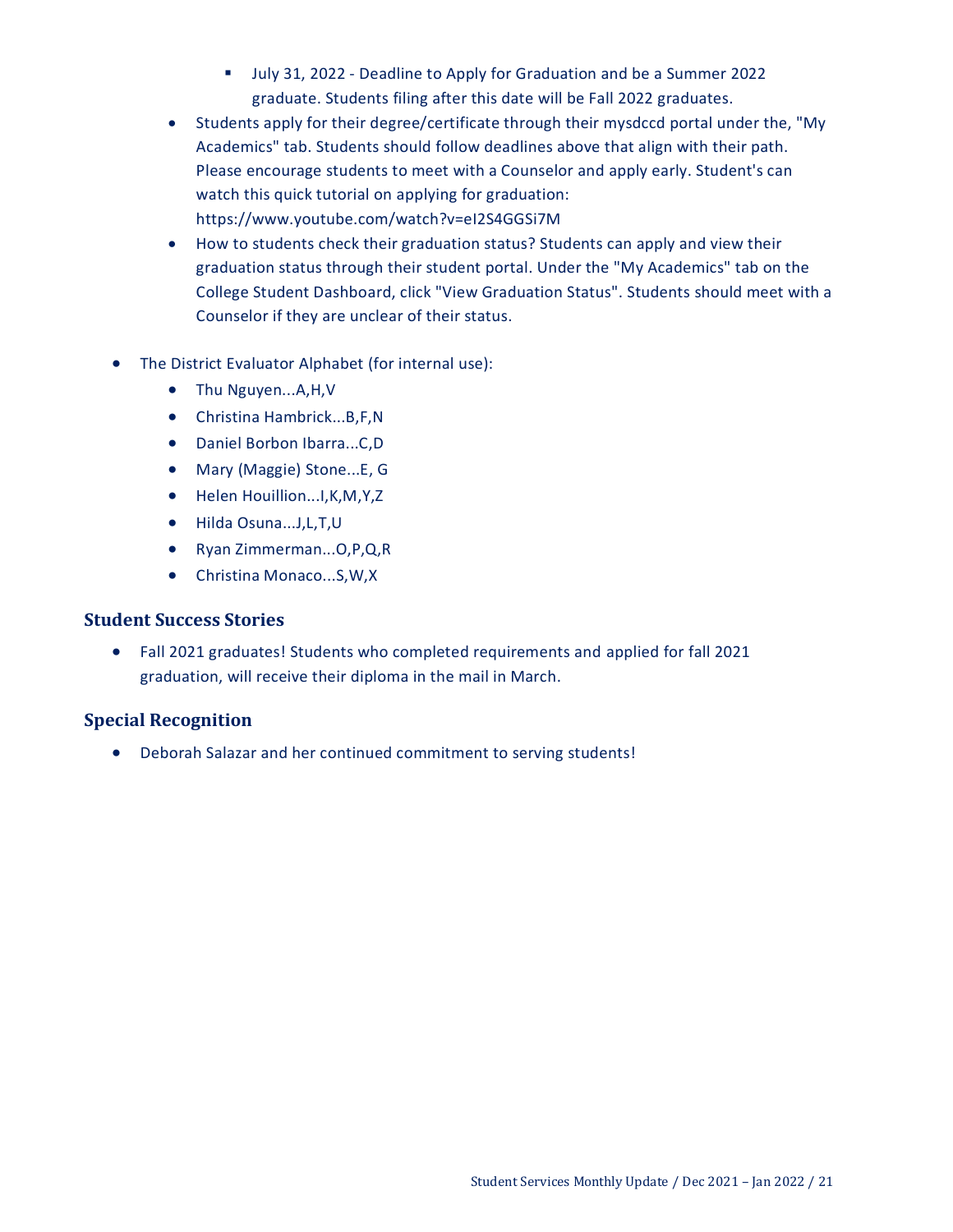## **Financial Aid**

## <span id="page-21-0"></span>**Employee Update**

- We welcomed Cecilia Valdez from City College Financial Aid as our new SAT replacing Laura Cormode after her retirement.
- Additionally, we completed the selection for the best candidate for the SSA Cal Grant Coordinator position. HR is working on the paperwork and notification to all those who participated.
- We added 3 additional project assistants Delaney Lizarraga, Lawson Hardrick-Cervantes and Wendy Lizarraga Hidalgo.

### **Events & Activities**

• Call to Action student meetings throughout the semester twice a month, FAST Center workshops twice a month, FA Appeal workshops twice a month.

## **Innovations & Data**

- We handled over 800 calls to date 1/20/2022; over 3000 emails handled, over 50 zoom appointments.
- Working on an email blast notification on the availability of the Income Reduction Process inviting students whom have been negatively affected and have documentation of their loss / change in income to submit the documents for evaluation and decision making. Students will be directed to our webpage, download, print and complete the 21-22 Income Reduction Request and upload via the student's portal. Preliminary evaluation indicated that district wide approximately 14,000 financial aid applicants will be receiving the notification.

### **Special Recognition**

• Special shout out to the office staff for their efforts assisting students while short staffed and to the District FA Team for their support in making our campus goals and aspirations possible.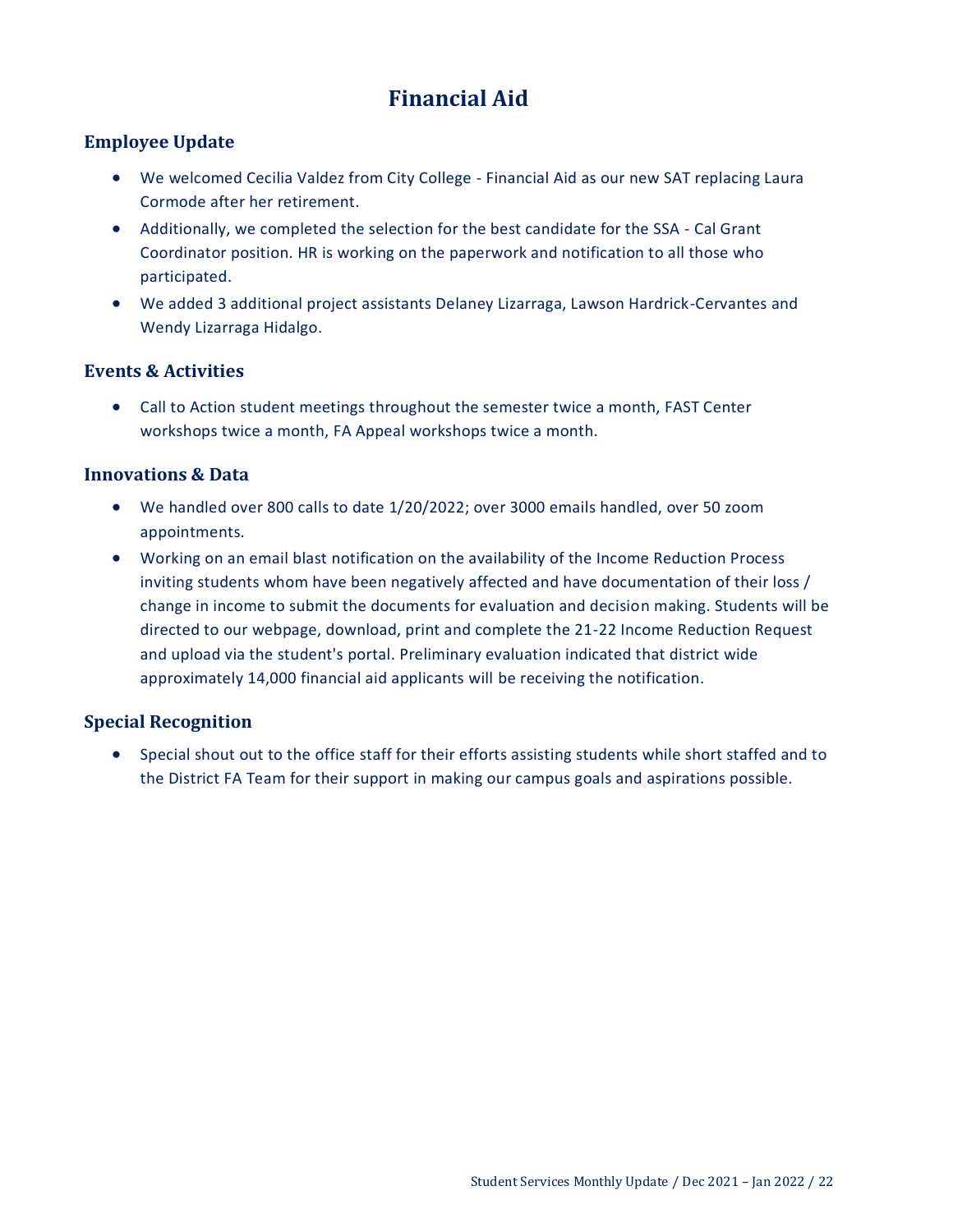## **Outreach & Community Relations**

### <span id="page-22-0"></span>**Events & Activities**

#### **Outreach**

- Dec 1: Mesa College Outreach was provided the opportunity to conduct a Promise Information session to Kearny High School's early graduates. The students were provided information on Promise, student services and academic resources available to them once they transition to Mesa College. Outreach staff were able to assist students in completing their Promise applications for the spring semester. The students were ecstatic to learn more about the SD Promise program and how it can support their tuition costs for their first two years! Outreach serviced over 200 students at this session.
- December 2-3: Our Project Assistant, Joel Vera-Gonzalez presented at the Mission Bay High School Career week. Joel had the opportunity to present on the CTE programs that we offer at Mesa College. Joel presented to a total of nine (9) classes. Three (3) classes on Thursday,
- December 2nd, and six (6) classes on Friday,
- December 3rd. In total Joel was able to present to approximately 200 students. Dec 3: Mesa College Outreach participated in the monthly District Outreach training. All the campuses (City, Mesa, Miramar and the College of Continuing Education) were invited to showcase and share their various programs and services to better serve students, no matter where they decide to attend. All in all it was a great opportunity for the Ambassadors to get to know their peers better throughout the District.
- December 15: Our Project Assistant, Kaylyn Talia organized a community service effort to help support 100 homeless members of the San Diego Day Center. The Outreach team created 100 Blessing bags which included a first-aid kit, shampoo, conditioner, deodorant, toothbrush, toothpaste, socks, gloves, chapstick, sunscreen, Kleenex, and numerous snacks. In addition, we supplied about 30 blankets as it was chilly over the holidays and each bag also included a personalized note that the ambassadors wrote to brighten their day. Together, the team set everything up on a table outside of the San Diego Day Center and personally distributed each bag and blanket while interacting with them. It was truly a humbling experience for our team!
- Jan. 25: Outreach staff, Van Chhum in collaboration with the District office presented on the programs and services that makes Mesa unique and special to the San Diego Workforce Organization. The purpose was to support this workforce initiative and showcase the numerous SDCCD academic pathways available to their employees.

#### **Promise**

- We hosted two Promise Orientation sessions at Winter and Saturday CRUISE for over 40 Promise students entering the program for Spring 2022.
- On January 31st, we had the opportunity to meet with Year 1 students during the Promise Virtual Spring Kickoff. Students had the opportunity to learn more about program requirements, benefits and ask questions to be spring ready!
- We presented during the "Winter CRUISE for Second Year students." It was a great opportunity to meet with second year Promise students and answer their questions.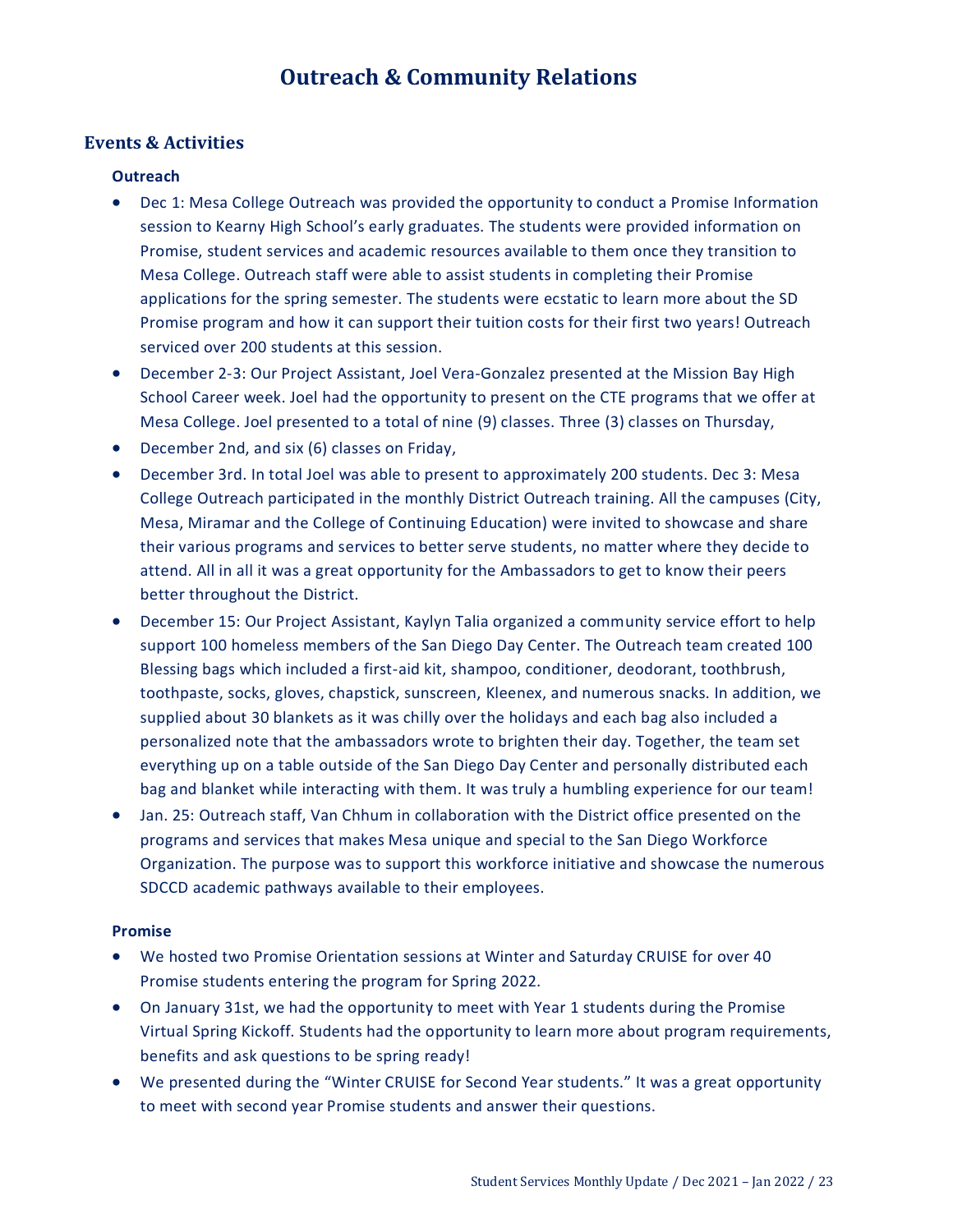- We are hosting two giveaways for current Promise students. The deadline to apply is February 11. - Earn an emergency grant up to \$250 here:<https://bit.ly/sdpgrants22>
- Laptop Opportunity Drawing: https://bit.ly/laptopspring22

## **Innovations & Data**

### **Promise**

• About 115 early high school graduates will be joining the Promise program as Year 1 students during the Spring 2022 semester. These students have until February 7 to sign their Promise contract.

## **Policies & Procedures**

#### **Promise**

- Students who did not successfully submit a financial aid application were dismissed from the Promise program. Students without a financial aid application on file can remain eligible for the program by reaching out to us at sdpromisemesa@sdccd.edu.
- The Promise application for Class of 2022 high school graduates entering Mesa College in Fall 2022 is now available. Students can visit the Promise website for details and to apply: <https://sdmesa.edu/promise>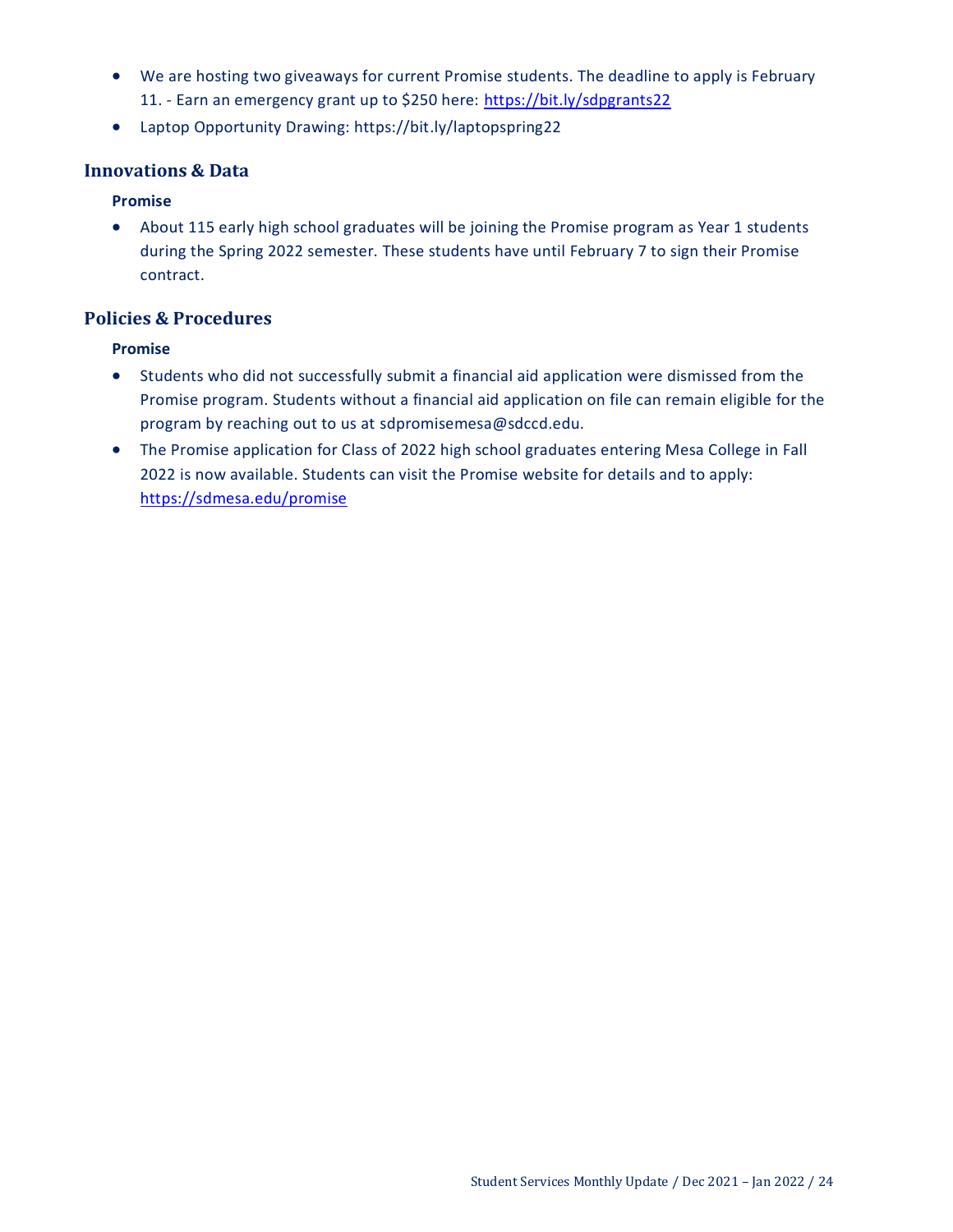## **Student Affairs**

## <span id="page-24-0"></span>**Events & Activities**

### • **Scholarship**

Scholarship Outreach events began in early December since applications opened December 6, 2021. On the following Friday, Student Affairs presented to the MT2C tutors. In collaboration with MT2C, Student Affairs offered five Information Sessions in tandem with Writing Workshops in December and January. Scholarship Office Hour sessions, which occur every Tuesday at 1PM, also began. All together, the December and January events had an attendance in excess of 100 participants. This year, Student Affairs has teamed up with EOPS to offer five Info Session/Workshops for EOPS students. We are also working with Allied Health to offer two events for Allied Health students to meet their unique scheduling needs. As an additional bonus, students who attend at least one scholarship workshop this semester and apply to at least three scholarships will be able to receive \$100.

### **Special Recognition**

• Special message of appreciation to Suzanne Khambata. She has been providing ongoing support and guidance to our students experiencing COVID. She has worked around the clock to ensure students have the medical support needed to combat COVID. She has helped faculty navigate the COVID quarantine timeline. She has spent numerous hours with the Dean of Student Affairs to draft appropriate protocols, messaging and systems to support the campus during the pandemic. Suzanne has been exceptional and we THANK YOU SUZANNE!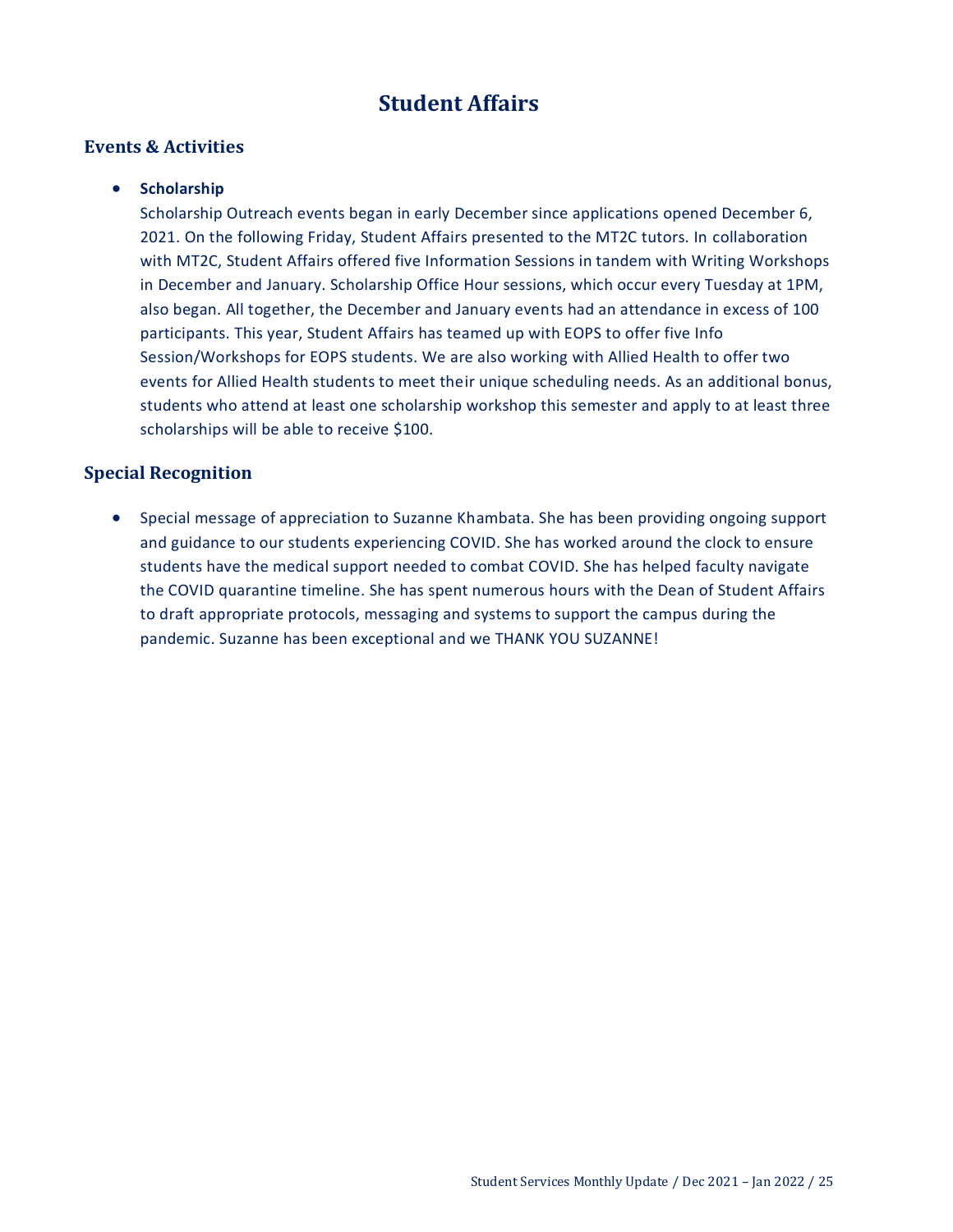## **Student Development**

## <span id="page-25-0"></span>**Events & Activities**

- Dean of Student Development worked with Accounting Supervisor and Business Services to complete the 2020-2021 SEA Annual Program Report.
- Dean of Student Development is working with Veterans Counselor, Veterans Supervisor, and Accounting Supervisor to complete the VRC Final Narrative and Report due on January 31st.
- Dean of Student Development is working with a team of supervisors and coordinators to lead the New Student Orientation updates.

## **Special Recognition**

- Thanks to Ivonne Alvarez and Raquel Aparicio for leading their team to provide support during these challenging times. They have continued to work towards removing barriers for students and supporting institutional priorities.
- Special Recognition to Blythe Barton for serving as NFI Coordinator for Mesa. She has done a wonderful job leading the team and working alongside faculty and the LOFT!
- Many thanks to Jacqueline Collins for providing support with the upcoming video recording for the New Student Orientation.
- Many thanks to Leticia Diaz, Agustin Rivera, Karla Trutna, Olivia Picolla, Vicki Hernandez for helping identify talent for the new student orientation.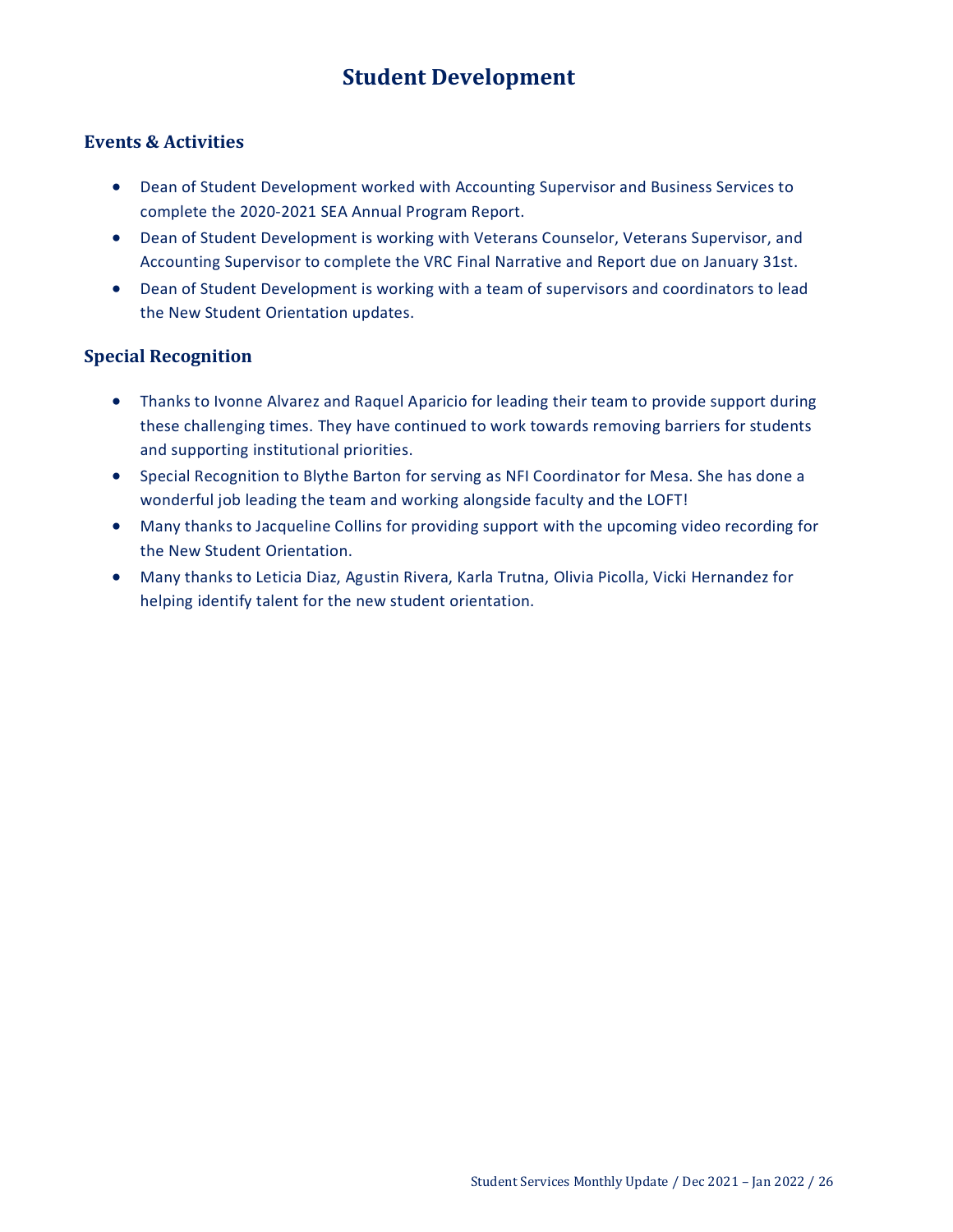## **Student Health Services**

## <span id="page-26-0"></span>**Employee Updates**

• Student Health Services hired a new adjunct faculty Lindsey Harvey, FNP. She started her assignment in December 2021.

### **Events & Activities**

- In December 2021, Student Health finished the fall semester with telehealth mental health individual services, weekly mental health groups (Be Calm, Black Student Forum, Come As You Are LGBTQIA, and Connections using Games Group)
- Active Minds club celebrated December with Holiday Trivia games, how to set boundaries during family gatherings, coping with holiday stress and finding a new book for their upcoming book club.
- Medical Director Dr. Calvin Wong and Student Health Director Suzanne Khambata, FNP facilitated an open zoom meeting for questions about COVID to Athletics staff and faculty
- In January 2022, Active Minds chose Turtles All the Way Down, by John Green for their intersession book club.
- Student Health will be assisting Professor Veronica Gerace of Communication Studies in providing her class with e-books of Saving Grace: Speak Your Truth, Stay Centered and Learn to Coexist with People Who Drive You Nuts, by Kristen Powers

### **Innovations & Data**

- Free flu shots are provided daily to current students. Student Health provided 33 additional seasonal influenza vaccine for students.
- Front office staffs are working with Medicat electronic health record vendor to work out technical issues to improve workflow for providers who are working on and off campus. Mental Health counseling and medical services are fully using Medicat for charting on students.
- Student Health has fully transitioned over to the electronic health records. With data collected through Medicat, Student Health served 348 students this month. We are available for all students for in-person and tele health appointments until the end of the semester.
- Mimi Vu, office manager joined the Medicat: 2021 Virtual Client Conference to learn more about the current Electronic Health Records (EHR) system Student Health is using for medical and mental health charting. The conference include 2 day support.
- Day 1 learning about Blaster & Notification Tool: creating reminders; User Management: creating new users, managing existing users in User Administration, and Care Provider Setup; System Maintenance: tips for improving system efficiency, code management/clean up and Template Builder clean up; Visit Summary: how to setup to best meet clinic's needs; and Medicat Wish list: new ideas from clients to vendors.
- Day 2 learning about reporting tool for the gathering specific types of data: discussion of standard reports, analysis, report writer and blaster; EHR charting: increase efficiency with a review of notes, note favorites, and auto replace; Medicat One ICM: a Demonstration comparison with ICM-D and discussion of the transition process.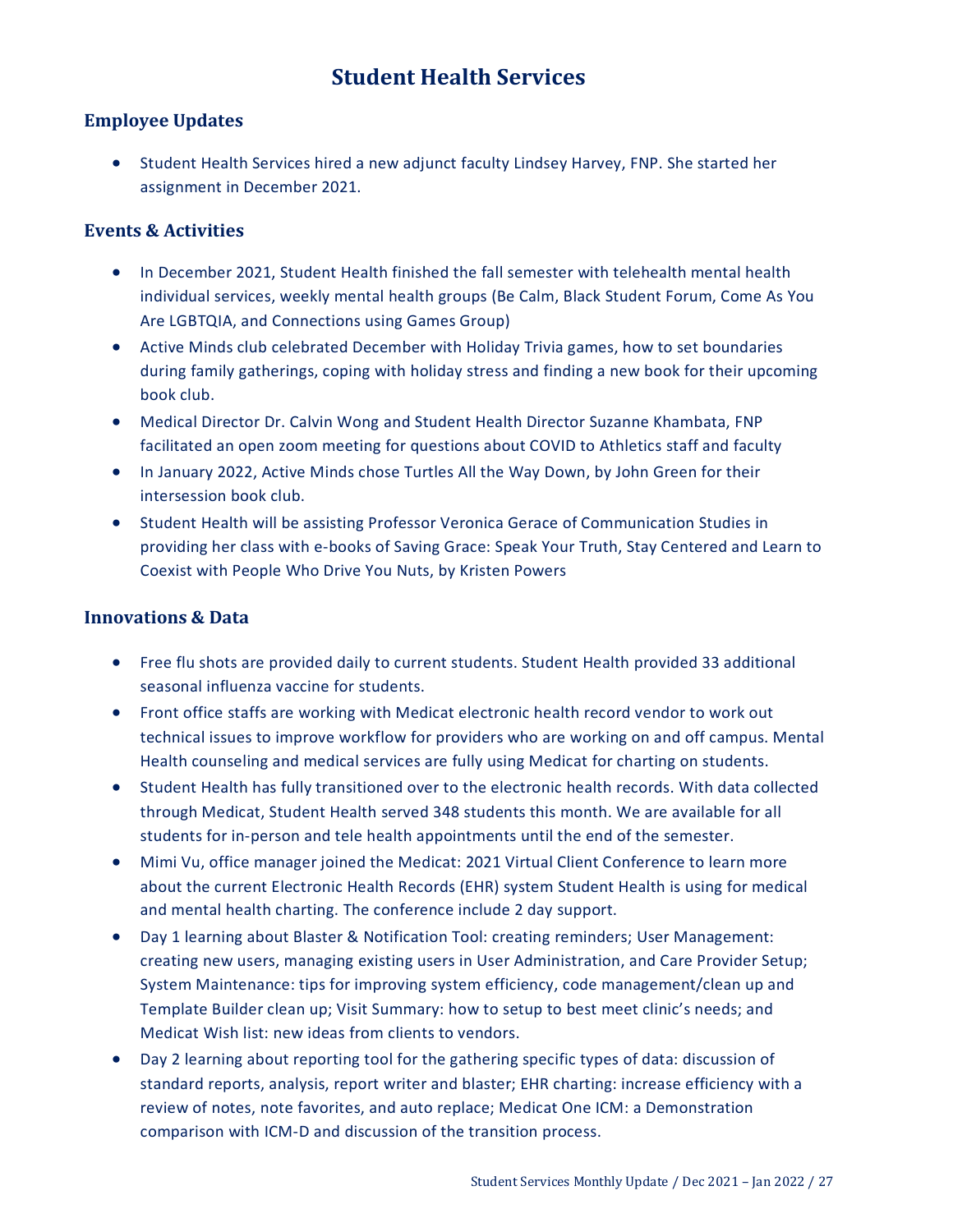- In December, Student Health has fully transitioned over to the electronic health records. With data collected through Medicat, Student Health served 272 students through telehealth mental health services. Medical services were available for all students for in-person and tele health appointments until the end of the semester with 464 students served.
- In January, Student Health mostly served students remotely with limited in-person services with Dr. Wong every Wednesday for Athletes and Allied Health students. Medical services served 978 students and will be serving another 65 students before the end of January and mental health services served 37 students.

### **Student Success Stories**

• Alejandra Espinoza, our project assistant started her second semester at California State University San Marcos. She is majoring in Psychology, hoping to be a guidance counselor when she graduates next spring. Alejandra is the first woman in her family to pursue a higher education thanks to the help of the Promise scholarship program when she was at Mesa College. She went on to support her extended family to enroll in different scholarships and currently has four family members in a university or community college.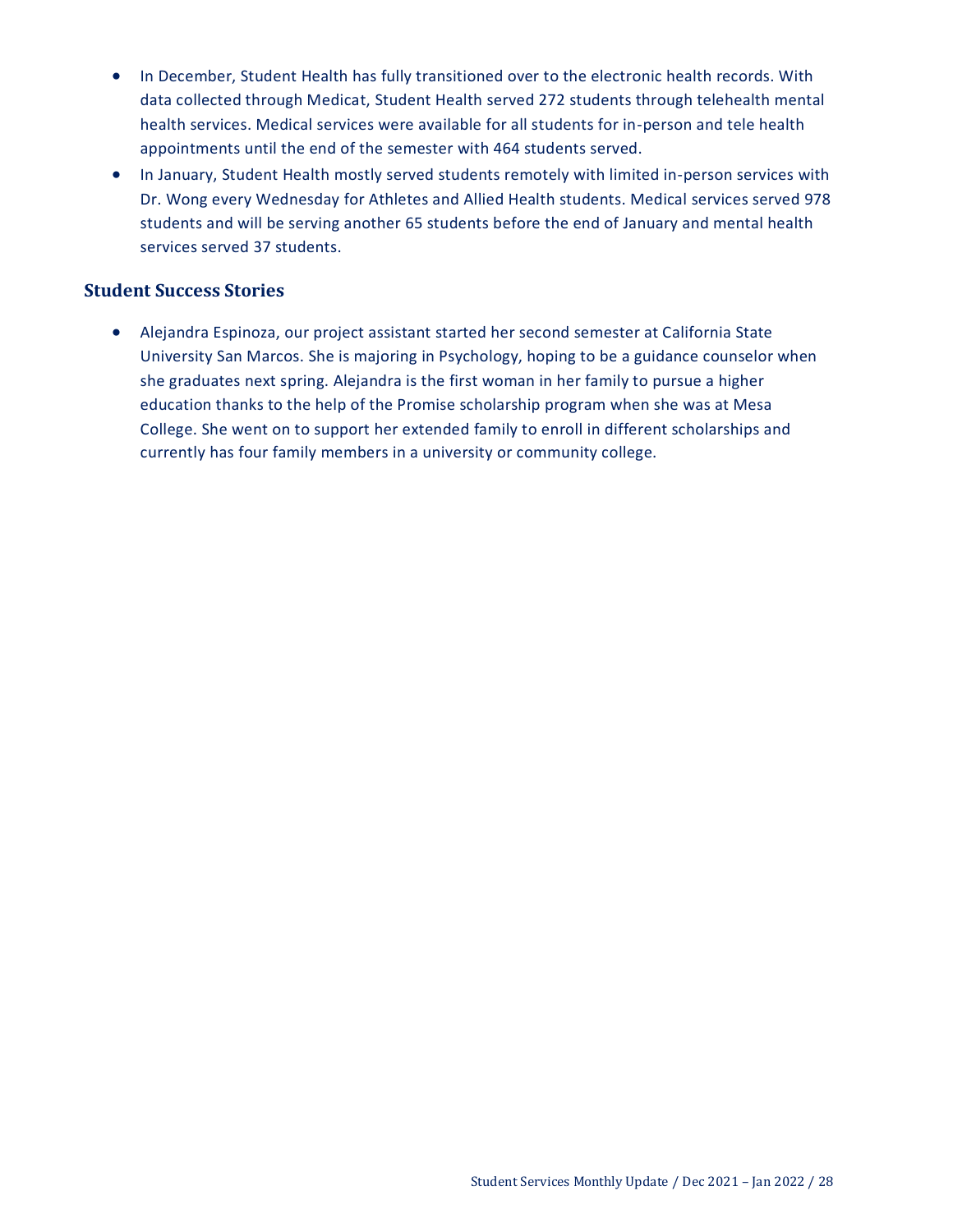## **Student Success & Equity**

## <span id="page-28-0"></span>**Employee Updates**

- Michael Sanders has transitioned from Basic Needs Ambassador (project assistant) to the new position of Housing Resource Specialist (adjunct counselor).
- We were sad to say goodbye to Basic Needs Ambassador Ariel Guzman.
- Sergio Osuna was hired as new Basic Needs Ambassador in January.

#### **Events & Activities**

- Served on a panel with the New Faculty Institute, had a robust discussion on student success and equity.
- Served on the Mesa Pathways, retreat planning committee.

### **Innovations & Data**

#### **The Stand**

- **Direct Student Support**
	- The Stand continued seeing students through our direct student support program and have been providing students with books, supplies, foods, and other resources to assist with basic needs.
- **Market distributions**
	- The Stand is continuing to host the Farmers and Mobile markets as a drive thru model on the third level of the campus parking garage. These events are typically held the First Monday and Third Thursday of each month. We continue to encourage everyone to volunteer to support these events either by volunteering or informing students about the events.
- **CalFresh Ambassadors**
	- The CalFresh Peer Ambassadors have been doing peer outreach through Instagram, Twitter, and Tik Tok. They can be followed at @SdMesaCalFresh. During the fall semester our CalFresh Peer Ambassadors reached 143 students through social media and email, 27 students through digital presentations, and 120 students in person.
- **Workshops** 
	- The Stand has continued a series of workshops under the theme of Bolstering Confidence for a Safe Return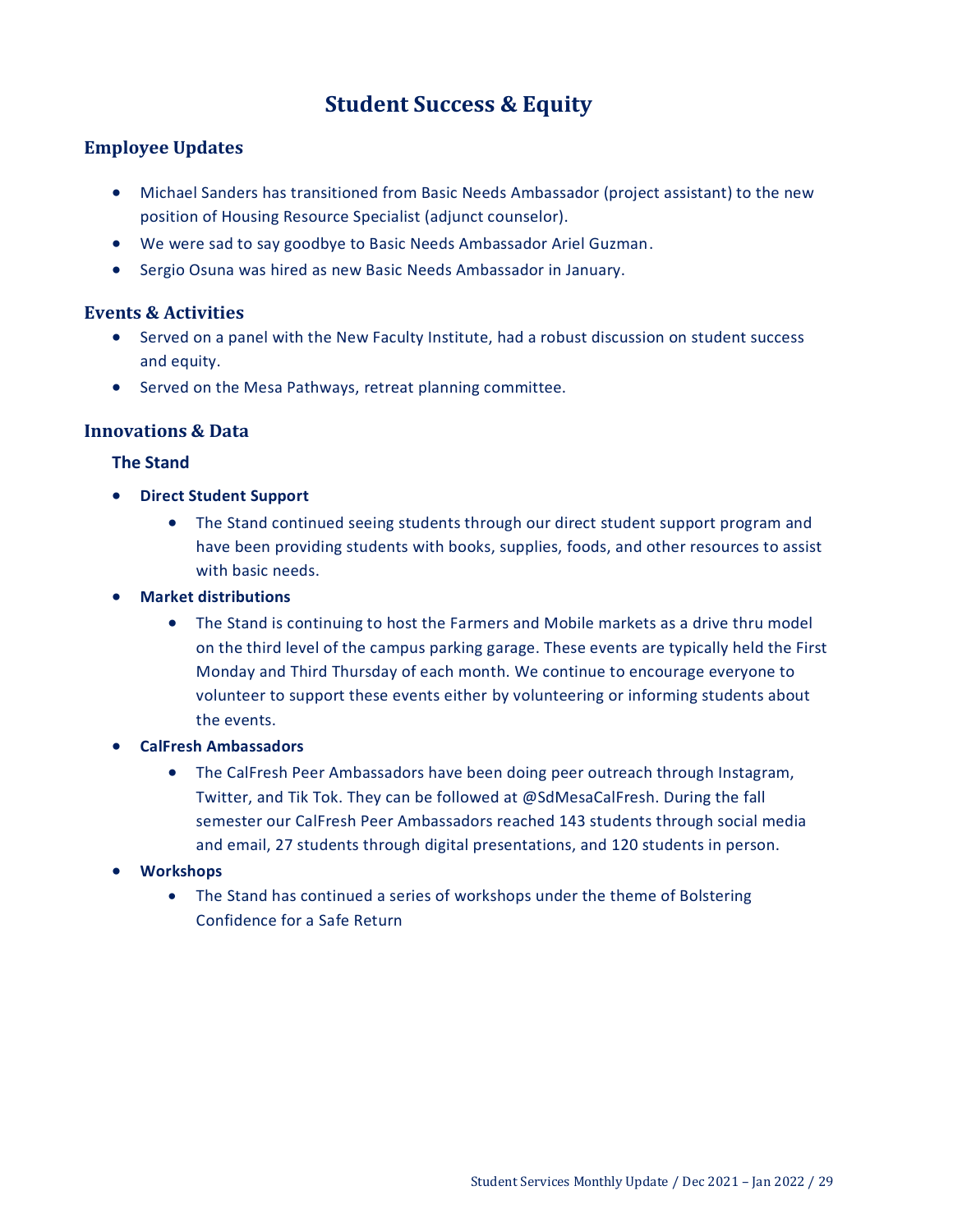## **Transfer**

### <span id="page-29-0"></span>**Events & Activities**

• December and January transfer events include wrapping up the applications as well as phase two of the application process which requires students to complete supplemental applications for SDSU, UC Transfer Academic Updates or the Cal State Apply Transfer Academic History update. To that end the transfer center hosted application workshops through December as the deadline was extended. In January the Transfer Center will continue to offer Zoom Open labs to support students in this next step for transfer students. The Transfer Center will also host daily live Zoom Transfer Talks similar to the SDSU Virtual Help desk.

### **Innovations & Data**

November data as of 11/19/21. Will change by the end of the month as November 30th is the application due date for most CSUs and UCs.

| <b>Transfer Center Data</b> |                                           |  |                                         |
|-----------------------------|-------------------------------------------|--|-----------------------------------------|
|                             | <b>Counselor Drop-In Appointments: 70</b> |  | Supplemental App Open Labs: 23          |
|                             | <b>Counselor Additional Contact: 756</b>  |  | Supplemental App Open Lab Participants: |
|                             | <b>Transfer Center Drop-ins: 237</b>      |  | 233                                     |
|                             | CSU/UC Open Lab: 16                       |  | <b>Chat Bot Conversations: 79</b>       |
|                             | CSU/UC Open Lab Participants: 398         |  |                                         |

### **Policies & Procedures**

- We continue to encourage students to call in or join our live Zoom events. Transfer Students can schedule one hour appointments and 30 minute remote drop ins as well as daily drop ins. We prefer students avoid sending time sensitive questions via email.
- PLEASE SEND STUDENTS OUR WAY: The SD Mesa Transfer Center YouTube channel also has a wide variety of resources for students. Students can access all the Transfer Center Workshops, Virtual Tours, links to all CSU and UC YouTube channels-it is a great resource for students. Please encourage students to subscribe. We also encourage students to follow us on social media as we post flyers and updates for our events. Please send students to our webpage to sign up for our email updates. Students can also get bi-monthly transfer updates by completing the Mesa Journeys questionnaire.
- Links on the Mesa Transfer Center page for the email lists and social media <https://www.sdmesa.edu/student-services/transfer-center/index.shtml>
- Fall 2022 Transcript Reimbursement Funds available from the SD Mesa Foundation Innovation Grants. Please send students over to complete our form.

### **Student Success Stories**

- The Transfer Center was able to award the equivalent of 11 (\$770) in application fee waivers through and Innovation grant from the Mesa Foundation. We hope to continue to support students reimbursements for transcript fees.
- News from last year but still noteworthy...A Mesa drama student transferred to Yale last year! Congratulations.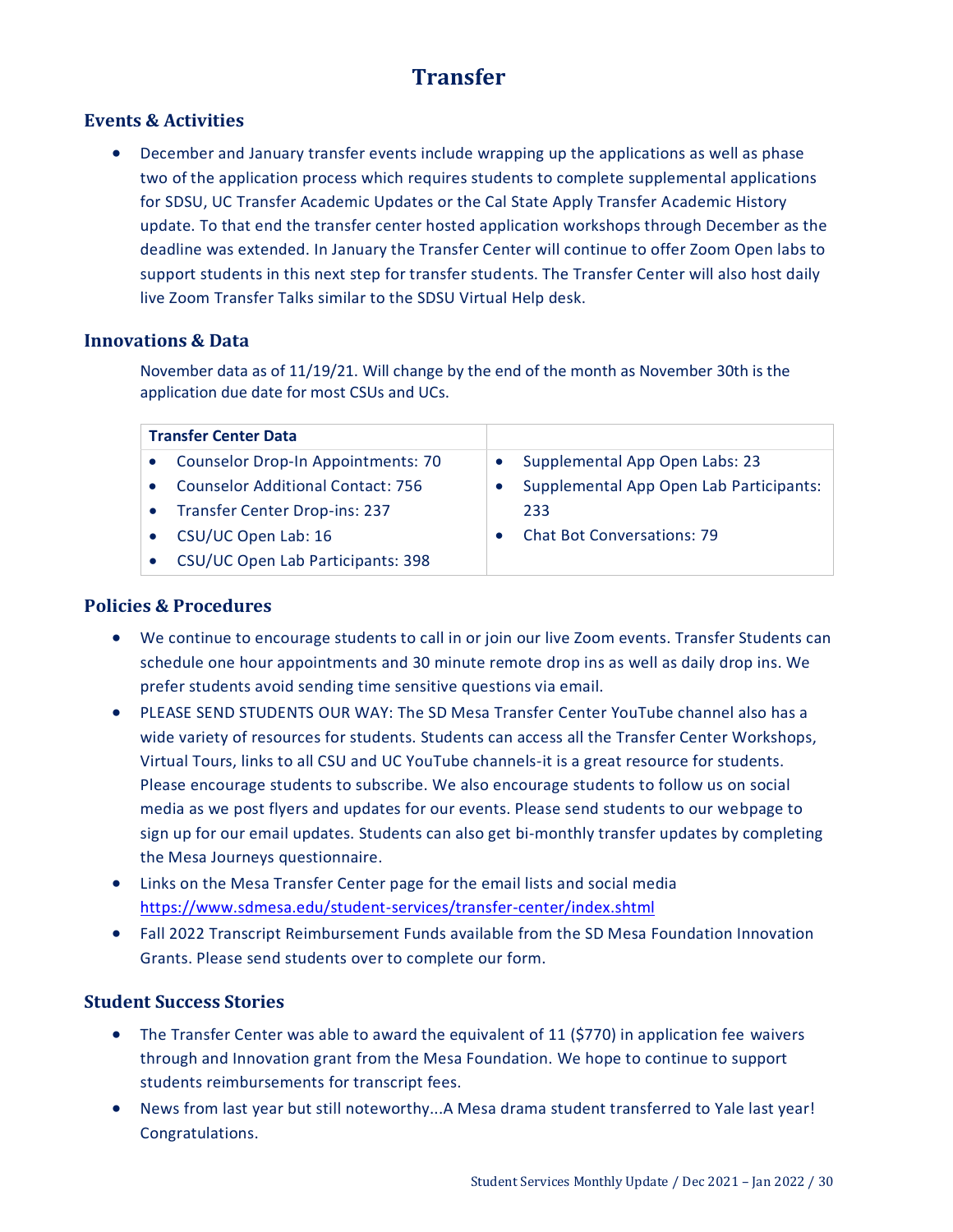• We are anxiously awaiting our latest transfer news from students. More to come in future updates on Transfer Success stories. Please send students to fill out the form on our main page: " a Let us know which universities accepted you for transfer! a "

## **Special Recognition**

- Thank you to all the Transfer Friends who assisted with the application workshops and the supplemental application workshops. Big thank you to Andrew and Cynthia for scheduling all the counselors. We appreciate all the counselors who supported us.
- We could not do this without you. Takes a village to transfer a student.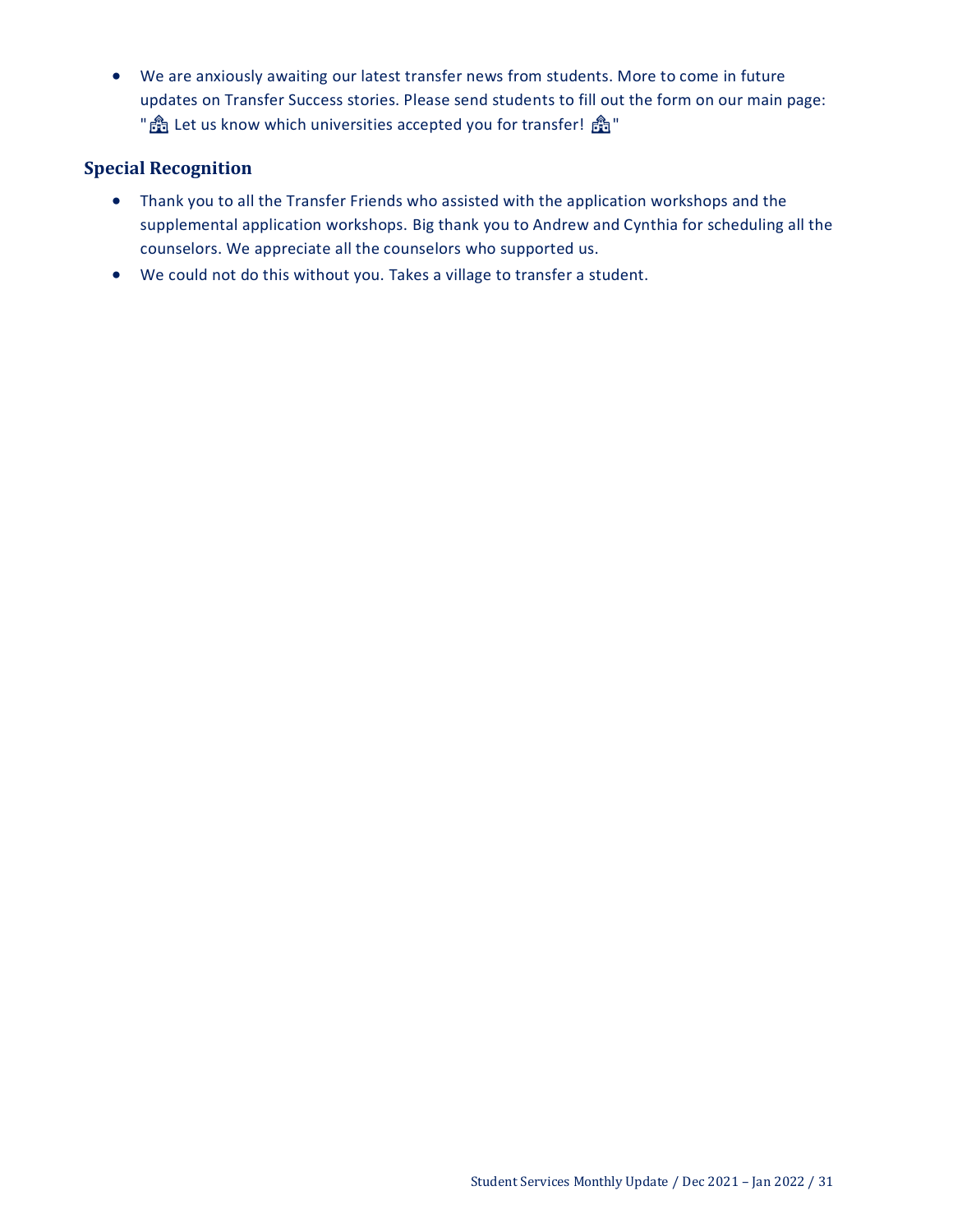## **Veterans**

## <span id="page-31-0"></span>**Employee Updates**

• Jordan Agricula is our new Student Services Assistant; Sibel Sahebjamei retired on December 30.

## **Events & Activities**

• We are currently recruiting new VA work-study students for the coming year.

### **Innovations & Data**

- The staff had contact with 789 students via JIRA, phone or email.
- We have 579 contacts via the Virtual Front Desk and students coming into the VSC.

## **Policies & Procedures**

• We have been implementing new policies/procedures from the Department of Veterans Affairs. These changes are communicated with the students to everyone is informed of what they need to do for the coming semester.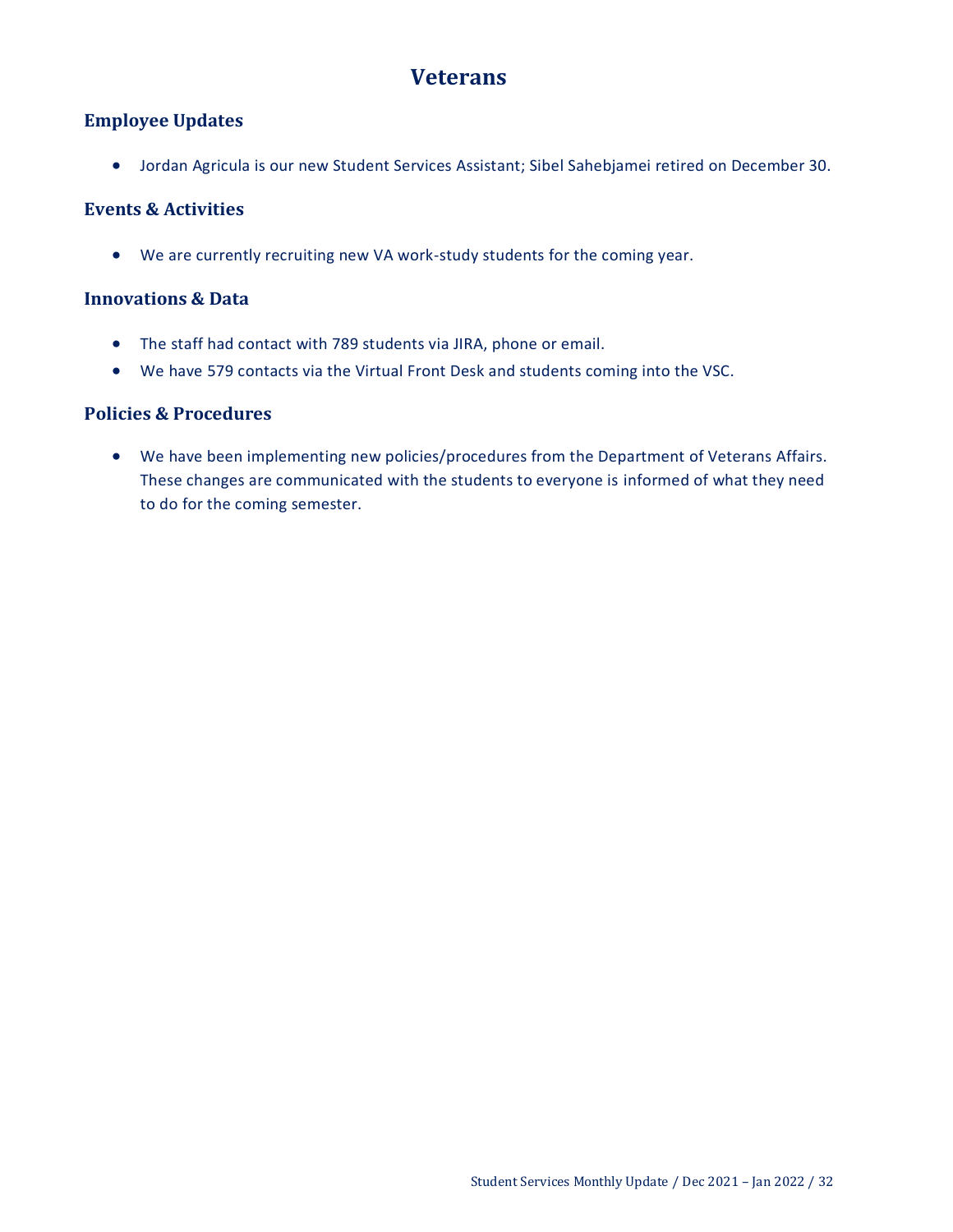## **Vice President Student Services**

## <span id="page-32-0"></span>**Employee Updates**

- Congratulations to Ivonne and Gilda for recently having their positions reclassified to Directors. This was a districtwide process.
- VP Hands was selected by NASPA to serve as a Peer Reviewer|Team Member using ACCJC's new comprehensive peer review model.
- Congratulations to the Mesa Live Chat team for being recognized at Spring Convocation and earning their Olympian Spirit Award! Thank you for supporting our students via our Mesa Live Chat service. This team also helps to the manage the knowledge base in the system, working to update the over 15,000 automated responses within the bot's database.

Charlie LieuRaquel Aparicio Karina Sandoval **Interpretata Carlia Carlia Carlia Carlia** Jessica Gaffney Amy Bettinger Celine Ahearn States and Bennifer Phelps Jocelyn Werlinger **Vang Thao** Darien Duong Vanndaro Chhum Abimaliel Rosario Charles Shimazaki Al'Asia Metaphor

### **Events & Activities**

- Motivation & Morale (M&M) Committee
	- **January 2022**
		- M&M hosted our Student Services Spring 2022 Meet & Greet to welcome, introduce, and celebrate our new, promoted and reclassified employees. Congratulations to all, and we look forward to working with you in your new roles! Join us in welcoming our newest members of the M&M Team: Jennifer Park, Abi Rosario, and Gity Nematollahi!
	- **December 2021**
		- M&M hosted a "Holiday Coffee, Chats, and Cheer" event on December 8th. We served coffee brewed with love, holiday treats, and some of Student Services' favorite holiday tunes! Participants had the opportunity to write holiday cards and participate in a drop-off + pick-up white elephant gift exchange. M&M wishes you a Happy New Year, and we look forward to seeing you again in 2022!
- VP Hands presented at the following events:
	- Provided a welcome at our Dreamer Resource Center Grand opening. Click the link below for coverage of this amazing event [https://www.kpbs.org/news/education/2021/12/08/dreamer-resource-center-opens-at](https://www.kpbs.org/news/education/2021/12/08/dreamer-resource-center-opens-at-mesa-college-to-help-the-undocumented)[mesa-college-to-help-the-undocumented](https://www.kpbs.org/news/education/2021/12/08/dreamer-resource-center-opens-at-mesa-college-to-help-the-undocumented)
	- NASPA Presentation: VPSA & AVP Colleague Conversation: Self Care for the SSAO
	- CCLC Conference: What's Really Working? Innovative Solutions to Addressing Basic Needs
	- New Faculty Institute
	- Part Time Faculty Orientation
	- Spring Convocation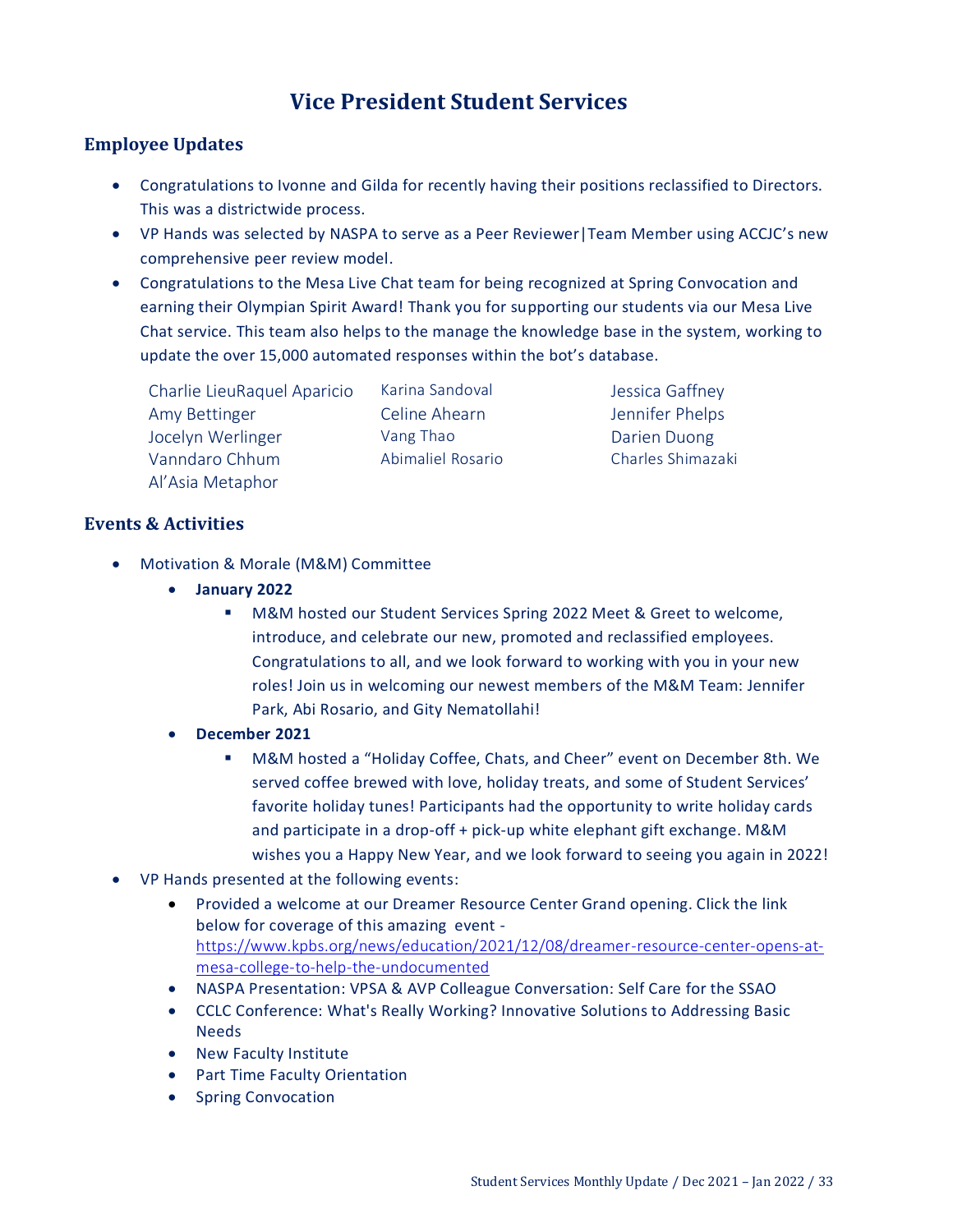- VP Hands attended/participated in the following activities/events
	- Served as a judge for Dr. Gerace's Small Group Communication Student Presentations on Building Community at Mesa
	- The #RealCollege Virtual Journey Celebration honoring President Pamela Luster
	- Mesa College Holiday Reception
	- Management Association Annual Holiday Event for Active and Retired Managers
- VP Hands attended the following webinars/professional learning opportunities
	- State Chancellor's Webinars
	- Chancellors Forum
	- Postsecondary Basic Needs: Housing Security & Rental Assistance Strategies
- Charlie Lieu, Vicki Miller, and Claudia Perkins presented at Catalyst. The workshop covered:
	- Mesa Journeys, a web tool designed to help students find support services and programs available at Mesa College.
	- Faculty support forms and instructions for reporting academic honesty issues, acts of discrimination or harassment, and student concerns on campus, in the classroom, or on Zoom.
- Charles Shimazaki presented at the Adjunct Faculty Orientation, sharing Mesa Journeys with our new faculty members.

### **Innovations & Data**

- To date, Mesa College has awarded \$9,495,420 in Direct Aid to students using HEERF funds
- As of January 12, 2022, our partnership with Motimatic has yielded 299 registrations for Spring and 24 registrations for intersession.
- In partnership with Student Affairs, Student Outreach and Student Success and Equity, we launched the "You're all set, no more debt at SDCCD: A fresh start for Spring 2022 at Mesa College" campaign. Special letters and phone calls were sent to over 3,300 students reminding them that their student debt was relieved and letting them know that we are thinking of them and encourage then to rejoin us in Spring.
- Mesa College has received Categorical Program Allocations totaling \$1,735,222. These funds will allocated for Basic Needs, Mental Health and Retention & Enrollment
- Charlie Lieu, Charles Shimazaki, and Darien Duong collaborate with the MOST workgroup (Mesa Online Success Team) to develop a student services portal for our online students. More of this collaboration to come!
- Live Chat stats:
	- 274 students assisted by Mesa Live Agents from Dec.  $1 31$ .
	- $\bullet$  675 students assisted by Mesa Live Agents from Jan.  $1 31$ .

### **Policies & Procedures**

- [Established our Spring 2022 Student Services Hours](https://www.sdmesa.edu/student-services/SP22%20Services%20Flyer-2.pdf)
- [Updated our Online Student Support Services Website](https://www.sdmesa.edu/student-services/online-student-support-services.shtml)
- The District issued a memo regarding reissuing diplomas due to an official name change. The [form](https://www.sdccd.edu/docs/StudentServices/Forms/Processing%20Fees%20for%20Reissuing%20Diplomas%202022_CS_Fillable.pdf) has been updated to reflect the new changes
- In collaboration with District the following COVID announcements were sent to students
	- [Update on COVID-19 and Spring Intersession](https://www.sdmesa.edu/covid19/documents/SDCCD%20COVID-19%20Email%20on%20Omicron%2001-02-2022.pdf)
	- [Updated Student Vaccination Requirements for Spring 2022](https://www.sdmesa.edu/covid19/documents/A26_Full_Vaccination_Notice%20-%20Spring%2022.pdf)